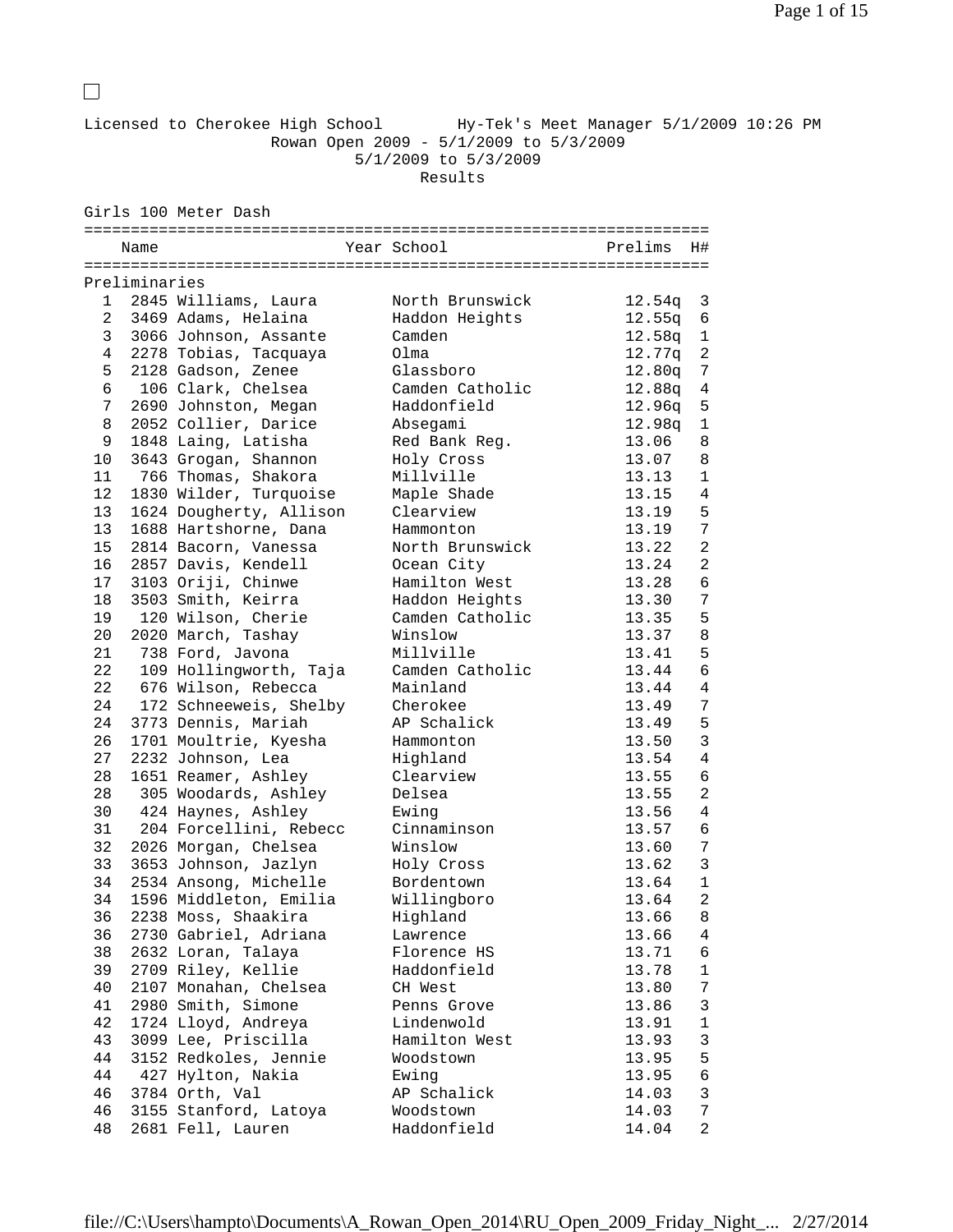| 49<br>50<br>51<br>52<br>53<br>54<br>55<br>56<br>57<br>58<br>59<br>60        |      | 2274 Riggin, Casey<br>1506 Mikos, Lindsey<br>1058 Davies, Rebecca<br>1835 Blanchard, Kelsey<br>2540 Ellison, Courtney<br>2732 Howard, Tenay<br>615 Brady, Kerry<br>1068 Lambert, Mercades<br>2881 Slaughter, Colleen<br>3786 Williams, Jhonea<br>1597 Moss, Shamaya<br>278 Havelow, Janaisha | Olma<br>Triton<br>Seneca<br>Red Bank Reg.<br>Bordentown<br>Lawrence<br>Mainland<br>Seneca<br>Ocean City<br>AP Schalick<br>Willingboro<br>Delsea | 14.06<br>14.15<br>14.16<br>14.19<br>14.22<br>14.28<br>14.32<br>14.33<br>14.34<br>14.37<br>14.44<br>14.48 | 3<br>7<br>2<br>2<br>6<br>5<br>8<br>1<br>4<br>8<br>3<br>8 |
|-----------------------------------------------------------------------------|------|----------------------------------------------------------------------------------------------------------------------------------------------------------------------------------------------------------------------------------------------------------------------------------------------|-------------------------------------------------------------------------------------------------------------------------------------------------|----------------------------------------------------------------------------------------------------------|----------------------------------------------------------|
| 60                                                                          |      | 1954 Smith, Gwen                                                                                                                                                                                                                                                                             | Sterling                                                                                                                                        | 14.48                                                                                                    | 5                                                        |
| 62                                                                          |      | 153 Kaufman, Kristy<br>63 2756 Bardis, Kyki                                                                                                                                                                                                                                                  | Cherokee                                                                                                                                        | 14.51<br>14.59                                                                                           | 8<br>4                                                   |
| 64                                                                          |      | 1858 Pace, Shannon                                                                                                                                                                                                                                                                           | Mon Don<br>Red Bank Reg.                                                                                                                        | 14.95                                                                                                    | $\mathbf{1}$                                             |
|                                                                             | Name | Girls 100 Meter Dash                                                                                                                                                                                                                                                                         | Year School                                                                                                                                     | Finals                                                                                                   |                                                          |
|                                                                             |      |                                                                                                                                                                                                                                                                                              |                                                                                                                                                 |                                                                                                          |                                                          |
| Finals<br>$\overline{a}$<br>3<br>$\overline{4}$<br>5<br>7 <sup>7</sup><br>8 |      | 1 3469 Adams, Helaina<br>2845 Williams, Laura<br>3066 Johnson, Assante<br>2128 Gadson, Zenee<br>2278 Tobias, Tacquaya<br>6 106 Clark, Chelsea<br>2690 Johnston, Megan<br>2052 Collier, Darice                                                                                                | Haddon Heights<br>North Brunswick<br>Camden<br>Glassboro<br>Olma<br>Camden Catholic<br>Haddonfield<br>Absegami                                  | 12.19<br>12.57<br>12.60<br>12.80<br>12.81<br>12.89<br>12.91<br>13.21                                     |                                                          |
|                                                                             |      |                                                                                                                                                                                                                                                                                              |                                                                                                                                                 |                                                                                                          |                                                          |
|                                                                             |      | Girls 200 Meter Dash                                                                                                                                                                                                                                                                         |                                                                                                                                                 |                                                                                                          |                                                          |
|                                                                             | Name |                                                                                                                                                                                                                                                                                              | Year School                                                                                                                                     | Finals                                                                                                   | H#                                                       |
|                                                                             |      |                                                                                                                                                                                                                                                                                              | Seneca                                                                                                                                          | 24.94                                                                                                    | 8                                                        |
|                                                                             |      | 1 1055 Brown, Michelle<br>2 1608 Thomas, Shanavia                                                                                                                                                                                                                                            | Willingboro                                                                                                                                     | 25.68                                                                                                    | 7                                                        |
| $\overline{2}$                                                              |      | 2845 Williams, Laura                                                                                                                                                                                                                                                                         | North Brunswick                                                                                                                                 | 25.68                                                                                                    | 7                                                        |
| $\overline{4}$                                                              |      | 1382 Mitchell, Janay                                                                                                                                                                                                                                                                         | Teaneck                                                                                                                                         | 25.81                                                                                                    | 8                                                        |
|                                                                             |      | 5 3469 Adams, Helaina                                                                                                                                                                                                                                                                        | Haddon Heights                                                                                                                                  | 25.98                                                                                                    | 8                                                        |
| 6<br>7                                                                      |      | 2332 Gordon, Morgan                                                                                                                                                                                                                                                                          | Rancocas Valley<br>Olma                                                                                                                         | 26.14                                                                                                    | 8                                                        |
| 8                                                                           |      | 2278 Tobias, Tacquaya<br>1734 Sinclair, Brittany                                                                                                                                                                                                                                             | Lindenwold                                                                                                                                      | 26.34<br>26.45                                                                                           | 8<br>6                                                   |
| 9                                                                           |      | 3068 Jones, Jamie                                                                                                                                                                                                                                                                            | Camden                                                                                                                                          | 26.46                                                                                                    | 8                                                        |
| 10                                                                          |      | 1600 Mutazz, Tiye Saran                                                                                                                                                                                                                                                                      | Willingboro                                                                                                                                     | 26.53                                                                                                    | 7                                                        |
| 11                                                                          |      | 1583 goode, ajsa                                                                                                                                                                                                                                                                             | Willingboro                                                                                                                                     | 26.55                                                                                                    | 8                                                        |
| 12                                                                          |      | 2690 Johnston, Megan                                                                                                                                                                                                                                                                         | Haddonfield                                                                                                                                     | 26.72                                                                                                    | 6                                                        |
| 13                                                                          |      | 106 Clark, Chelsea                                                                                                                                                                                                                                                                           | Camden Catholic                                                                                                                                 | 26.87                                                                                                    | $\mathbf 1$                                              |
| 14<br>15                                                                    |      | 1381 Mills, Tiffany<br>1848 Laing, Latisha                                                                                                                                                                                                                                                   | Teaneck<br>Red Bank Reg.                                                                                                                        | 26.89<br>26.91                                                                                           | 7<br>5                                                   |
| 16                                                                          |      | 2789 Maguire, Jessica                                                                                                                                                                                                                                                                        | Mon Don                                                                                                                                         | 26.93                                                                                                    | 5                                                        |
| 17                                                                          |      | 2850 Babore, Francesca                                                                                                                                                                                                                                                                       | Ocean City                                                                                                                                      | 26.97                                                                                                    | 6                                                        |
| 18                                                                          |      | 2814 Bacorn, Vanessa                                                                                                                                                                                                                                                                         | North Brunswick                                                                                                                                 | 27.02                                                                                                    | 7                                                        |
| 19                                                                          |      | 1624 Dougherty, Allison                                                                                                                                                                                                                                                                      | Clearview                                                                                                                                       | 27.07                                                                                                    | 4                                                        |
| 20                                                                          |      | 2069 Mason, Lennira                                                                                                                                                                                                                                                                          | Absegami                                                                                                                                        | 27.16                                                                                                    | 5                                                        |
| 21<br>22                                                                    |      | 3503 Smith, Keirra<br>2310 Potrzuski, Shona                                                                                                                                                                                                                                                  | Haddon Heights<br>Pitman                                                                                                                        | 27.34<br>27.43                                                                                           | $\mathbf{3}$<br>1                                        |
| 23                                                                          |      | 2834 Phelps, Jasmine                                                                                                                                                                                                                                                                         | North Brunswick                                                                                                                                 | 27.51                                                                                                    | 6                                                        |
| 23<br>25                                                                    |      | 2857 Davis, Kendell<br>720 Barber, Janeese                                                                                                                                                                                                                                                   | Ocean City<br>Millville                                                                                                                         | 27.51<br>27.61                                                                                           | 3<br>4                                                   |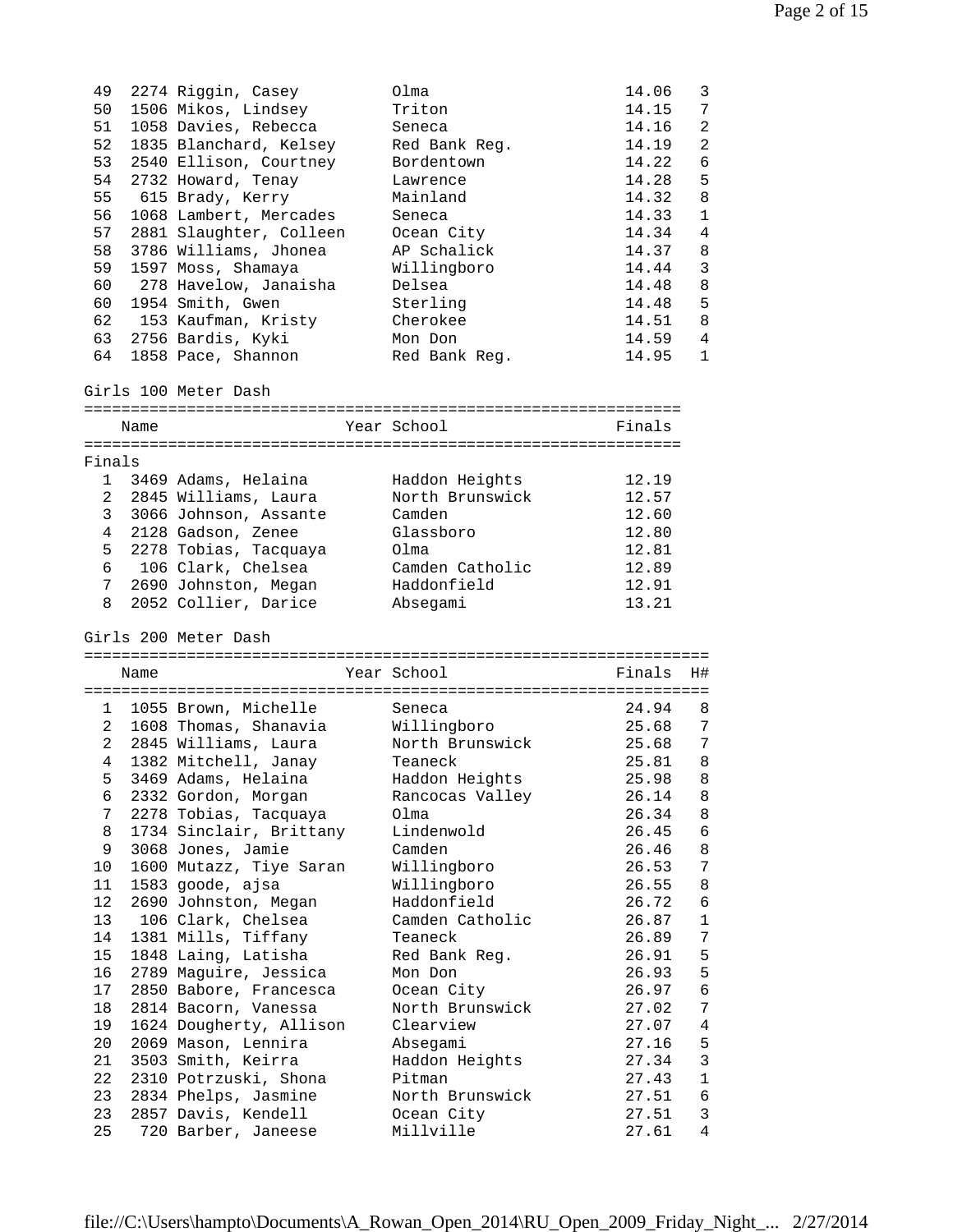| 26       |      | 465 D'Angelo, Francesc                  | Holy Spirit                  | 27.63              | 6              |
|----------|------|-----------------------------------------|------------------------------|--------------------|----------------|
| 27       |      | 768 Thompson, Amy                       | Millville                    | 27.86              | 5              |
| 28       |      | 1072 Moody, Kayla                       | Seneca                       | 28.03              | 5              |
| 29       |      | 2378 Williams, Dominiqu                 | Rancocas Valley              | 28.08              | $\overline{2}$ |
| 30       |      | 2008 Cook, Lamisha                      | Winslow                      | 28.13              | 4              |
| 31       |      | 1712 Tzaferos, Alexa                    | Hammonton                    | 28.16              | 5              |
| 32       |      | 2232 Johnson, Lea                       | Highland                     | 28.17              | $\sqrt{6}$     |
| 33       |      | 2730 Gabriel, Adriana                   |                              | 28.40              | 6              |
|          |      |                                         | Lawrence                     |                    |                |
| 33       |      | 2723 Adamcik, Stacey                    | Lawrence                     | 28.40              | 2              |
| 35       |      | 1028 Harmon, Megan                      | Salem                        | 28.41              | $\overline{4}$ |
| 36       |      | 2710 Schafer, Becky                     | Haddonfield                  | 28.48              | $\mathbf{3}$   |
| 37       |      | 1762 Farquharson, Patri                 | Maple Shade                  | 28.49              | 2              |
| 38       |      | 2980 Smith, Simone                      | Penns Grove                  | 28.50              | $\overline{4}$ |
| 39       |      | 2600 Majekodumni, Abiol                 | Clayton                      | 28.72              | $\mathbf{1}$   |
| 40       |      | 163 Montague, Olivia                    | Cherokee                     | 28.76              | 2              |
| 41       |      | 1939 Hendricks, Jasmine                 | Sterling                     | 28.96              | $\mathbf{3}$   |
| 42       |      | 1724 Lloyd, Andreya                     | Lindenwold                   | 29.09              | $\overline{4}$ |
| 43       |      | 1035 Parsons, Cequence                  | Salem                        | 29.11              | $\overline{4}$ |
| 44       |      | 1629 Hommer, Amanda                     | Clearview                    | 29.16              | 2              |
| 45       |      | 2250 Stephens, Dominiqu                 | Highland                     | 29.19              | 3              |
| 46       |      | 865 Muhammad, Khadejah                  | Oakcrest                     | 29.26              | $\overline{4}$ |
| 47       |      | 779 Brew, Maria                         | Moorestown                   | 29.29              | $\mathfrak{Z}$ |
| 48       |      | 2534 Ansong, Michelle                   | Bordentown                   | 29.39              | 7              |
|          |      |                                         |                              | 29.71              |                |
| 49       |      | 1968 Cook, Mimi                         | Williamstown                 |                    | $\mathbf{1}$   |
| 50       |      | 2987 Aurigemma, Michell                 | Raritan                      | 29.90              | $\mathfrak{Z}$ |
| 51       |      | 3077 Smalls, Kristine                   | Camden                       | 29.91              | $\mathbf{3}$   |
| 52       |      | 862 McMunn, Lauren                      | Oakcrest                     | 30.49              | $\overline{2}$ |
| 53       |      | 104 Carpenter, Alexis                   | Camden Catholic              | 30.68              | 1              |
| 54       |      | 115 Myles, Kendashia                    | Camden Catholic              | 31.12              | $\mathbf{1}$   |
| 55       |      | 1043 Tatum, Najwa                       | Salem                        | 31.31              | $\mathbf{1}$   |
|          |      |                                         |                              |                    |                |
|          |      |                                         |                              |                    |                |
|          |      | Girls 400 Meter Dash                    |                              |                    |                |
|          | Name |                                         | Year School                  | Finals             | H#             |
|          |      |                                         |                              |                    |                |
|          |      | 1 1055 Brown, Michelle                  | Seneca                       | 54.17              | 12             |
|          |      | 2 878 Snapp, Nijgia                     | Oakcrest                     | 54.40              | 12             |
|          |      | 3 3061 Clark, Eleanor                   | Camden                       | 59.03              | 10             |
|          |      |                                         | Willingboro                  | 59.14              | 12             |
|          |      | 4 1583 goode, ajsa                      |                              |                    |                |
|          |      | 5 1734 Sinclair, Brittany Lindenwold    |                              | 59.22 11           |                |
| 6        |      | 2854 Canderan, Rebecca                  | Ocean City                   | 59.23              | 10             |
| 7        |      | 444 Updike, Amber                       | Ewing                        | 59.48              | 12             |
| 8        |      | 3064 Jackson, Charnita                  | Camden                       | 59.54              | 11             |
| 9        |      | 1369 Bakare, Aderonke                   | Teaneck                      | 59.59              | 11             |
| 10       |      | 2332 Gordon, Morgan                     | Rancocas Valley              | 59.65              | 12             |
| 11       |      | 2310 Potrzuski, Shona                   | Pitman                       | 59.79              | $10 \,$        |
| 12       |      | 3785 Perry, Joyce                       | AP Schalick                  | 1:00.06            | 11             |
| 13       |      | 3643 Grogan, Shannon                    | Holy Cross                   | 1:00.14            | 11             |
| 14       |      | 1731 Rivera, Marielena                  | Lindenwold                   | 1:00.16            | 11             |
| 15       |      | 204 Forcellini, Rebecc                  | Cinnaminson                  | 1:00.22            | 10             |
| 16       |      | 2850 Babore, Francesca                  | Ocean City                   | 1:00.32            | 11             |
| 17       |      | 1600 Mutazz, Tiye Saran                 | Willingboro                  | 1:00.38            | 11             |
| 18       |      | 2768 Fichtner, Sarah                    | Mon Don                      | 1:00.42            | $10 \,$        |
| 19       |      | 2680 Feldman, Greta                     | Haddonfield                  | 1:00.49            | 12             |
| 20       |      | 2369 Sledge- Maith, Jan                 |                              | 1:01.16            | 12             |
| 21       |      | 1701 Moultrie, Kyesha                   | Rancocas Valley<br>Hammonton | 1:01.36            | 9              |
| 22       |      |                                         | Camden                       |                    | 7              |
|          |      | 3070 Mickey, Terista                    |                              | 1:01.37            |                |
| 23<br>24 |      | 1975 Farquharson, Gabby                 | Williamstown                 | 1:01.48            | 9              |
| 25       |      | 2647 Brown, Jessica<br>2674 Baily, Lisa | Haddon Twp.<br>Haddonfield   | 1:01.55<br>1:01.65 | 9<br>10        |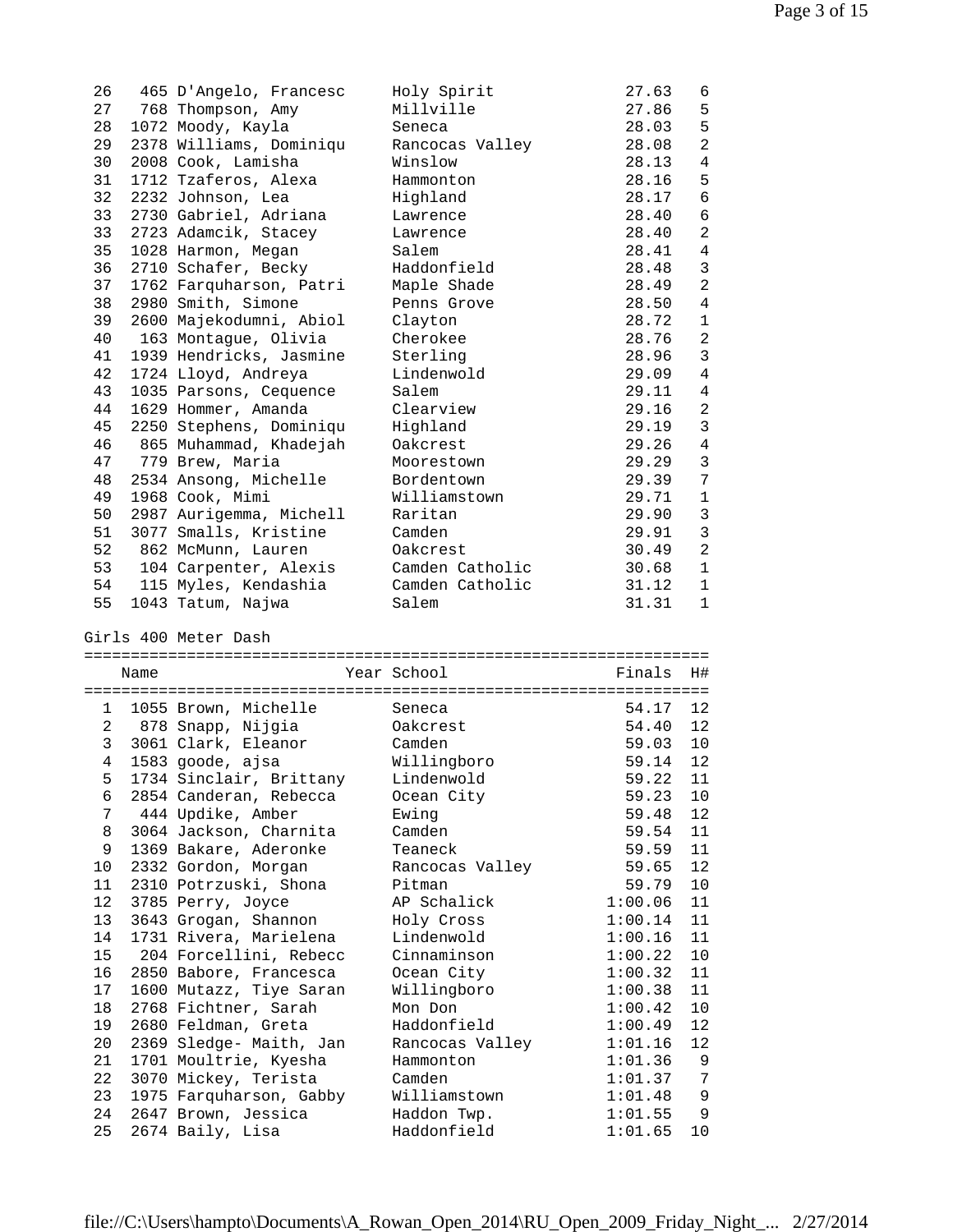26 1387 Taylor, Kahila 27 1534 Budd, Samantha 28 1025 Figueroa, Latifa 29 2022 McClain, Brittany 30 1540 Hill, Catherine 31 2710 Schafer, Becky 32 1996 Streater, Alexus 33 2069 Mason, Lennira 34 2832 Nicholson, Breanna 35 2063 Jackson, Capri 36 2181 Maloney, June 37 1072 Moody, Kayla 38 2064 Jobs, Jordan 39 160 Mason, Erin 40 49 Seker, Sam 41 2137 Pendelton, Asia 42 2819 Davis, Kaitlyn 43 655 Orapallo, Jessica 44 3008 Hornacek, Marissa 45 1955 Stratton, Nikki 46 134 Chiarelli, Alexa 47 1941 Jantorno, Alex 48 1005 Roque, Christina 49 2844 Watkins, Sydni 50 628 Fama, Victoria 51 720 Barber, Janeese 52 2123 Zapfe, Emmalisa 53 1636 Mahoney, Molly 54 2978 Sawyer, Briah 55 1620 Dickson, Samantha 56 2723 Adamcik, Stacey 57 3101 Mundt, Natalie 58 226 Macey, Danielle 59 54 Smoot, Kylie 60 110 House, Imani 61 2745 Scardeletti, Rebec 62 2257 Bergamo, Lauren 63 2345 Lee, Natalya 64 2011 Diggs, Ciaire 65 3492 Lowe, Calli 66 1968 Cook, Mimi 67 164 Mullen, Shana 68 413 Barnes, Taylor 69 3135 Anderson, Maxine 70 627 Erbele, Jaclyn 71 2863 Greene, Shannon 72 1139 Molina, Erin 73 1800 Pacheco, Alyssa 74 3149 Maley, Kim 74 1036 Poinsett, Meghan 76 2962 Avant, Aigner 77 1928 Alexander, Erin 78 2991 Broadbent, Jessica 79 1558 Steffney, Katie 79 3512 Austin, Marielle 81 812 Koumatos, Renee 82 3475 English, Alexis 83 2533 Alm, Rachel 84 1128 Kempton, Jennifer 85 3655 Kane, Jenna

| Teaneck          | 1:01.71 | 10             |
|------------------|---------|----------------|
| West Deptford    | 1:01.79 | 7              |
| Salem            | 1:01.88 | E              |
| Winslow          | 1:01.90 | 12             |
| West Deptford    | 1:01.95 | ε              |
| Haddonfield      | 1:02.32 | $\epsilon$     |
| Williamstown     | 1:02.44 | S              |
| Absegami         | 1:02.52 | 4              |
| North Brunswick  | 1:02.54 | ç              |
| Absegami         | 1:02.57 | $\overline{4}$ |
| Gloucester Cath. | 1:02.80 | S              |
| Seneca           | 1:02.91 | E              |
| Absegami         | 1:02.95 | 5              |
| Cherokee         | 1:03.20 | ε              |
| Bernards         | 1:03.22 | 5              |
| Glassboro        | 1:03.23 | ξ              |
| North Brunswick  | 1:03.30 | $\epsilon$     |
| Mainland         | 1:03.35 | S              |
| Raritan          | 1:03.38 | 7              |
| Sterling         | 1:03.43 | ç              |
| Cherokee         | 1:03.52 | $\epsilon$     |
| Sterling         | 1:03.67 | ξ              |
| Rumson-Fair Have | 1:03.69 | 4              |
| North Brunswick  | 1:03.70 | 7              |
| Mainland         | 1:03.99 | 7              |
| Millville        | 1:04.04 | 4              |
| CH West          | 1:04.20 | 2              |
| Clearview        | 1:04.27 | 7              |
| Penns Grove      | 1:04.28 | ξ              |
| Clearview        | 1:04.41 | 2              |
| Lawrence         | 1:04.61 | $\epsilon$     |
| Hamilton West    | 1:04.78 | 7              |
| Cinnaminson      | 1:04.83 | 3              |
| Bernards         | 1:04.89 | $\mathbf{1}$   |
| Camden Catholic  | 1:04.91 | $\overline{4}$ |
| Lawrence         | 1:05.09 | 4              |
| Olma             | 1:05.12 | $\epsilon$     |
| Rancocas Valley  | 1:05.19 | 5              |
| Winslow          | 1:05.21 | 1 <sub>C</sub> |
| Haddon Heights   | 1:05.38 | 3              |
| Williamstown     | 1:05.74 | ı              |
| Cherokee         | 1:05.80 | 4              |
| Ewing            | 1:05.85 |                |
| Woodstown        | 1:05.96 | 2              |
| Mainland         | 1:06.09 | $\epsilon$     |
| Ocean City       | 1:06.18 | $\epsilon$     |
| Shawnee          | 1:06.32 | $\overline{4}$ |
| Maple Shade      | 1:06.35 | 3              |
| Woodstown        | 1:06.51 | $\mathbf{1}$   |
| Salem            | 1:06.51 | 7              |
| Penns Grove      | 1:06.72 | $\epsilon$     |
| Sterling         | 1:06.74 | 3              |
| Raritan          | 1:06.80 | 5              |
| West Deptford    | 1:06.86 | $\tilde{z}$    |
| Cherry Hill East | 1:06.86 |                |
| Moorestown       | 1:06.93 |                |
| Haddon Heights   | 1:06.97 | دی دی دی تا    |
| Bordentown       | 1:06.99 |                |
| Shawnee          | 1:07.32 | 5              |
| Holy Cross       | 1:07.40 | 2              |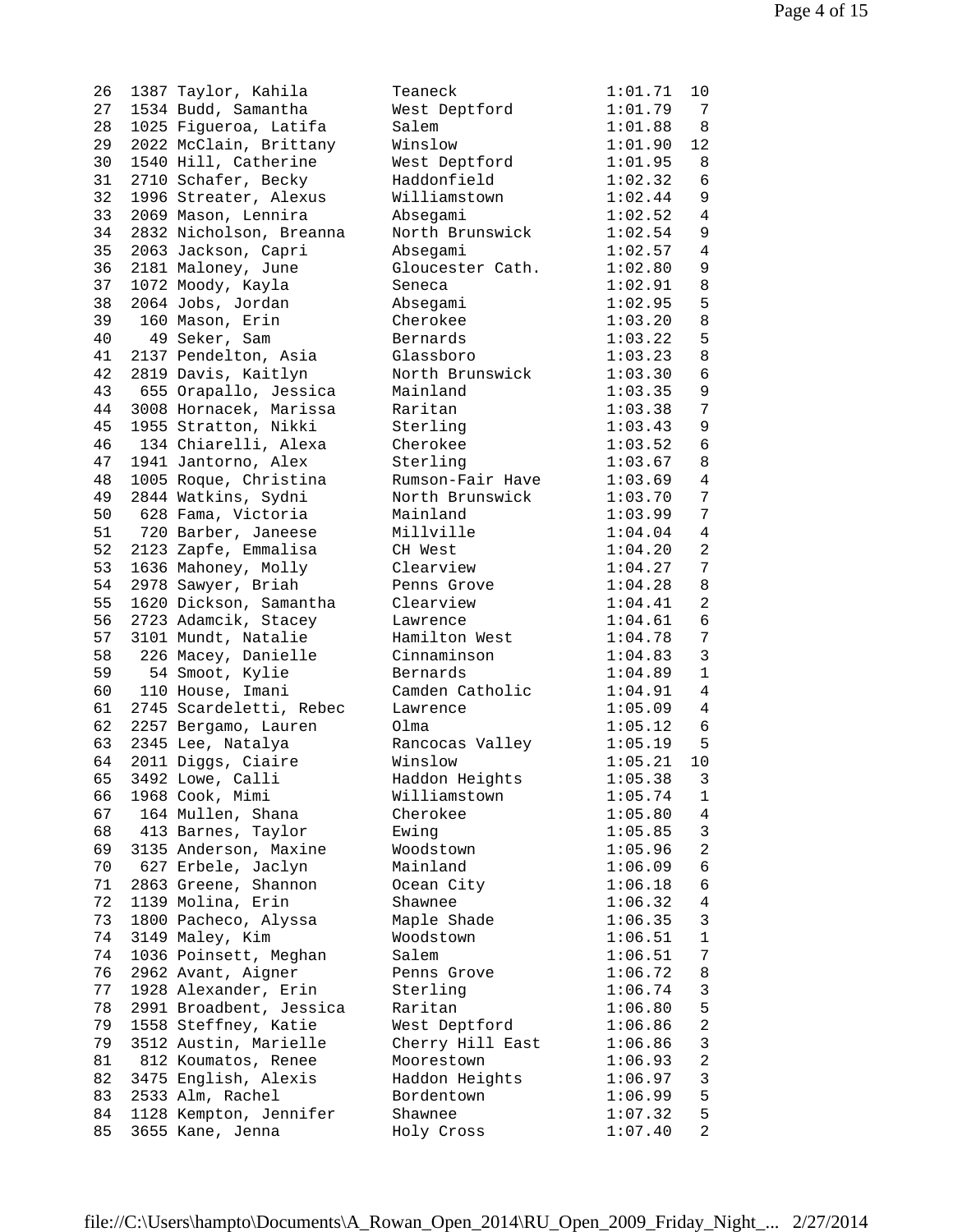| 86 2751 Wheager, Beletiah  | Lawrence        | $1:08.09$ 2 |                |
|----------------------------|-----------------|-------------|----------------|
| 87 1707 Rodio, Christina   | Hammonton       | 1:08.33     | -2             |
| 88 3648 Hinkelmon, Kerri   | Holy Cross      | 1:11.13     | $\overline{1}$ |
| 89 2535 Baranowski, Rachel | Bordentown      | 1:11.74     | - 5            |
| 90 102 Branch, Dominique   | Camden Catholic | 1:12.15     | $\mathbf{1}$   |
| 91 2899 Gaetano, Jill      | Paul VI         | 1:14.51     | $\sim$ 1       |

Girls 2 Mile Run

|                | Name |                         | Year School      | Finals   |
|----------------|------|-------------------------|------------------|----------|
|                |      |                         |                  |          |
| $\mathbf{1}$   |      | 2685 Hall, Marielle     | Haddonfield      | 10:47.11 |
| $\mathbf{2}$   |      | 2247 Rawls, Jennifer    | Highland         | 10:55.58 |
| 3              |      | 741 Harris, Alyssa      | Millville        | 11:17.15 |
| 4              |      | 1142 Niedrach, Kristen  | Shawnee          | 11:18.30 |
| 5              |      | 2716 Spinelli, Mia      | Haddonfield      | 11:32.81 |
| $\epsilon$     |      | 2787 Loretto, Krissa    | Mon Don          | 11:34.26 |
| $\overline{7}$ |      | 1100 Canale, Angela     | Shawnee          | 11:59.53 |
| 8              |      | 3539 Savoca, Emily      | Cherry Hill East | 12:00.70 |
| 9              |      | 3472 Borsellino, Lisa   | Haddon Heights   | 12:09.15 |
| 10             |      | 3775 Fee, Emily         | AP Schalick      | 12:16.05 |
| 11             |      | 2931 Wojciechowski, Kar | Paul VI          | 12:16.73 |
| 12             |      | 2757 Brosnan, Meagan    | Mon Don          | 12:20.06 |
| 13             |      | 1493 Johnson, Danielle  | Triton           | 12:26.55 |
| 14             |      | 814 Levinson, Kaitlyn   | Moorestown       | 12:36.61 |
| 15             |      | 1525 Whittington, Rejee | Triton           | 12:44.86 |
| 16             |      | 1053 Bradway, Allison   | Seneca           | 12:52.36 |
| 17             |      | 2758 Costello, Kirby    | Mon Don          | 12:54.28 |
| 18             |      | 2349 Masciocchi, Bernad | Rancocas Valley  | 12:56.17 |
| 19             |      | 654 Notaro, Emily       | Mainland         | 13:04.60 |
| 20             |      | 1156 Soorikian, Alyssa  | Shawnee          | 13:06.44 |
| 21             |      | 636 Kneisel, Kelsea     | Mainland         | 13:10.91 |
| 22             |      | 1669 Bettis, Christin   | Hammonton        | 13:11.86 |
| 23             |      | 826 Wheeler, Kelsey     | Moorestown       | 13:13.71 |
| 24             |      | 1001 Morse, Hillary     | Rumson-Fair Have | 13:15.34 |
| 25             |      | 2186 Mickle, Taylor     | Gloucester Cath. | 13:21.82 |
| 26             |      | 2687 Hewitt, Sara       | Haddonfield      | 13:24.51 |
| 27             |      | 1051 Beebe, Chelsea     | Seneca           | 13:25.03 |
| 28             |      | 2379 Winkelman, Elizabe | Rancocas Valley  | 13:25.14 |
| 29             |      | 817 Roy, Molly          | Moorestown       | 13:26.09 |
| 30             |      | 237 O'Malley, Jane      | Cinnaminson      | 13:36.01 |
| 31             |      | 3787 Wirth, Amanda      | AP Schalick      | 13:37.78 |
| 32             |      | 3479 Gray, Kylie        | Haddon Heights   | 13:42.92 |
| 33             |      | 2903 Gettings, Sarah    | Paul VI          | 13:46.19 |
| 34             |      | 1667 Berry, Jennifer    | Hammonton        | 13:49.84 |
| 35             |      | 2611 Stukowski, Kierste | Clayton          | 13:52.50 |
| 36             |      | 3774 Dubois, Laura      | AP Schalick      | 14:10.45 |
| 37             |      | 2185 Mickle, Molly      | Gloucester Cath. | 14:16.53 |
|                |      | 38 1048 Abrams, Alyssa  | Seneca           | 14:19.80 |
|                |      | 39 2878 Ruff, Sara      | Ocean City       | 14:24.46 |
|                |      | 40 1697 Mathes, Amber   | Hammonton        | 14:50.95 |
| 41             |      | 2862 Gleason, Mary Kate | Ocean City       | 15:59.91 |
| $- -$          |      | 119 Robles, Maria       | Camden Catholic  | DNF      |
|                |      |                         |                  |          |
|                |      | Girls 800 Meter Run     |                  |          |
|                | Name |                         | Year School      | Finals   |
|                |      | 1 1353 Smith, Jillian   | Southern         | 2:11.52  |
| 2              |      | 1291 Cox, Chelsea       | Southern         | 2:16.18  |
|                |      |                         |                  |          |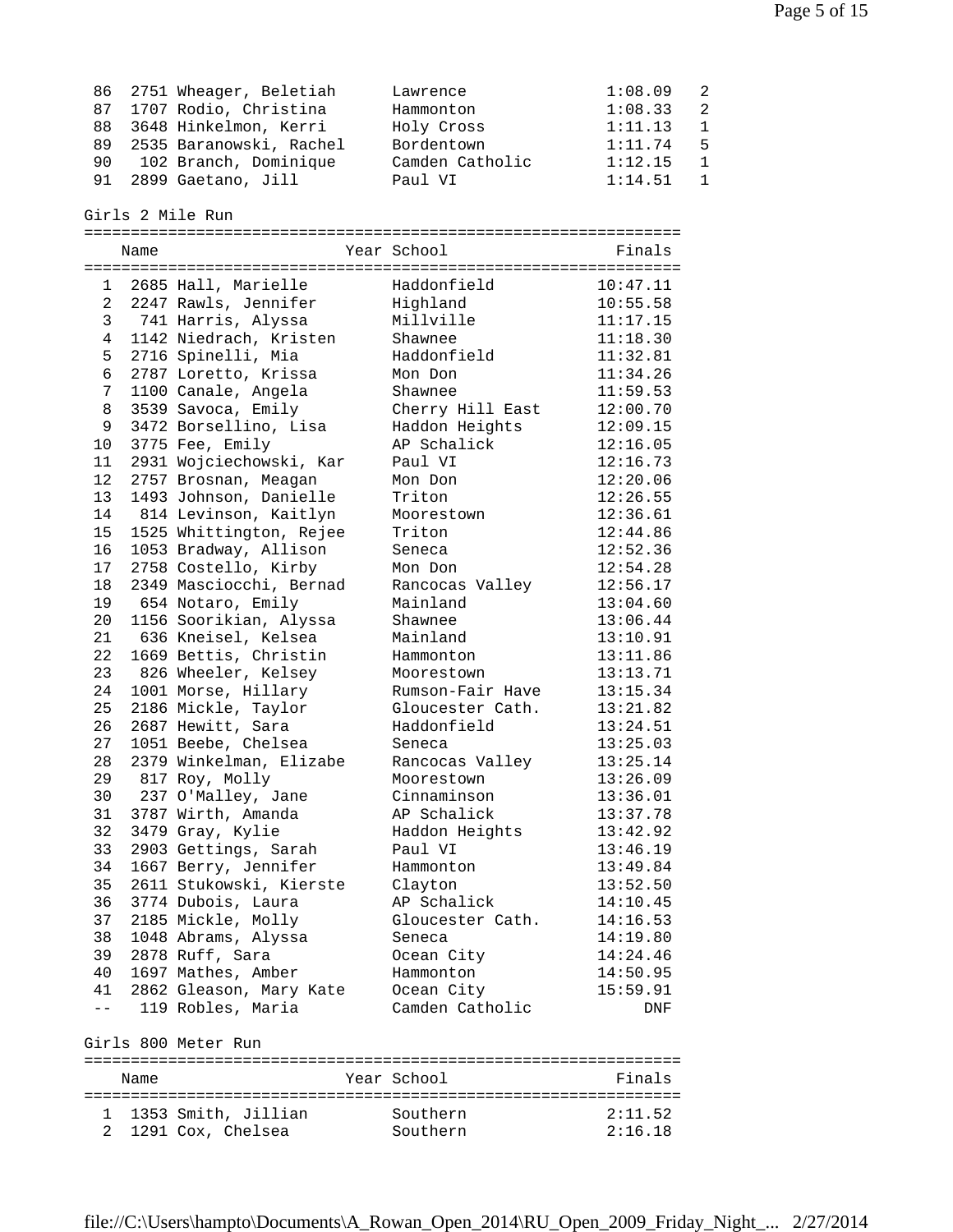| 3               |         | 53 Smoot, Kristin          |
|-----------------|---------|----------------------------|
| $4\overline{ }$ |         | 973 Carroll, Jaime         |
| 5 <sub>1</sub>  |         | 2762 Dabrowski, Pauline    |
| $\epsilon$      |         | 1439 Rugino, Angela        |
| $\overline{7}$  |         | 156 Kulcyk, Emily          |
| 8               |         | 24 Henderson, Isabel       |
| 9               |         | 159 Masoero, Ally          |
| 10              |         | 1840 Dowdy, Elizabeth      |
| 11              |         | 1543 Krause, Alyson        |
| 12              | 123     | Ahern, Taylor              |
| 13              |         | 1997 Streater, Briana      |
| 14              | 1605    | rowe, patrice              |
|                 |         |                            |
|                 | 15 2647 | Brown, Jessica             |
| 16              |         | 3062 Clark, Victoria       |
| 17              |         | 1568 blount, Asia          |
| 18              | 2851    | Baltz, Jillian             |
| 19              |         | 2808 Solvik, Devin         |
| 20              |         | 3044 Kerno, Amanda         |
| 21              | 1652    | Rothstein, Lauren          |
| 22              | 322     | Davis, Alexandra           |
|                 | 23 2323 | Dougherty, Kelsie          |
|                 |         | 24 2552 Pagnani, Kayla     |
| 25              | 1413    | Kotran, Ashley             |
| 26              |         | 334 Hess, Michelle         |
| 27              |         | 2627 Ivins, Emily          |
| 28              | 2728    | Darbee, Liz                |
| 29              |         | 3717 Caraballo, Angelic    |
| 30              |         | 2142 Seymore, Kayla        |
| 31              | 2891    | Callahan, Ashley           |
| 32              | 3470    | Barron, Rebecca            |
| 33              | 2309    | Greenberg, Rachel          |
| 34              | 1025    | Figueroa, Latifa           |
| 35              | 2352    | Morgan, Brienna            |
| 36              | 2269    | Mulvenna, Erin             |
| 37              |         | 2699 McAdams, Maddie       |
| 38              |         | 1442 Santarpia, Christi    |
|                 |         | 39 2802 Shannon, Nicole    |
|                 |         | 40 2877 Piergross, Samanth |
|                 |         | 41 2138 Penza, Megan       |
| 42              |         |                            |
|                 |         | 1849 LoBraico, Emily       |
| 43              |         | 1007 Saba, Caroline        |
| 44              | 737     | Eller, Amanda              |
| 45              | 2381    | Wood, Gabriella            |
| 46              |         | 617 Caiazza, Gia           |
| 47              |         | 3776 Gallo, Jamie          |
| 48              | 992     | Hermann, Riley             |
| 49              | 3772    | Clay, Keileesha            |
| 50              | 2107    | Monahan, Chelsea           |
| 51              |         | 1819 Sinclair, Samantha    |
| 52              | 1619    | Darpino, Rachel            |
| 53              |         | 2649 Cutrera, Nicole       |
| 54              | 2077    | Smith, Kori                |
| 55              |         | 2559 Shaw, Leah            |
| 56              | 420     | Evans, Imani               |
| 57              | 786     | Davis, Caitlin             |
| 58              | 216     | Kaczak, Jillian            |
| 59              | 2973    | Roberts, Christine         |
| 60              | 3498    | Rosati, Francesca          |
| 61              | 1664    | Amendolia, Alexand         |
| 62              | 3089    | Bryant, Mecca              |
|                 |         |                            |

| 3  | 53 Smoot, Kristin       | Bernards         | 2:18.38 |
|----|-------------------------|------------------|---------|
| 4  | 973 Carroll, Jaime      | Rumson-Fair Have | 2:19.20 |
| 5  | 2762 Dabrowski, Pauline | Mon Don          | 2:19.55 |
| 6  | 1439 Rugino, Angela     | Toms River North | 2:22.63 |
| 7  | 156 Kulcyk, Emily       | Cherokee         | 2:23.71 |
| 8  | 24 Henderson, Isabel    | Bernards         | 2:24.12 |
| 9  | 159 Masoero, Ally       | Cherokee         | 2:25.14 |
| 10 | 1840 Dowdy, Elizabeth   | Red Bank Reg.    | 2:25.69 |
| 11 | 1543 Krause, Alyson     | West Deptford    | 2:26.02 |
| 12 | 123 Ahern, Taylor       | Cherokee         | 2:26.09 |
| 13 | 1997 Streater, Briana   | Williamstown     | 2:26.18 |
| 14 | 1605 rowe, patrice      | Willingboro      | 2:26.21 |
| 15 | 2647 Brown, Jessica     | Haddon Twp.      | 2:26.67 |
| 16 | 3062 Clark, Victoria    | Camden           | 2:27.60 |
| 17 | 1568 blount, Asia       | Willingboro      | 2:28.07 |
| 18 | 2851 Baltz, Jillian     | Ocean City       | 2:28.25 |
| 19 | 2808 Solvik, Devin      | Mon Don          | 2:28.54 |
| 20 | 3044 Kerno, Amanda      | Timber Creek     | 2:28.78 |
| 21 |                         | Clearview        | 2:29.18 |
|    | 1652 Rothstein, Lauren  |                  |         |
| 22 | 322 Davis, Alexandra    | Eastern          | 2:29.27 |
| 23 | 2323 Dougherty, Kelsie  | Rancocas Valley  | 2:29.59 |
| 24 | 2552 Pagnani, Kayla     | Bordentown       | 2:29.62 |
| 25 | 1413 Kotran, Ashley     | Toms River North | 2:29.71 |
| 26 | 334 Hess, Michelle      | Eastern          | 2:29.73 |
| 27 | 2627 Ivins, Emily       | Florence HS      | 2:30.79 |
| 28 | 2728 Darbee, Liz        | Lawrence         | 2:31.86 |
| 29 | 3717 Caraballo, Angelic | Vineland         | 2:32.02 |
| 30 | 2142 Seymore, Kayla     | Glassboro        | 2:32.20 |
| 31 | 2891 Callahan, Ashley   | Paul VI          | 2:33.25 |
| 32 | 3470 Barron, Rebecca    | Haddon Heights   | 2:33.34 |
| 33 | 2309 Greenberg, Rachel  | Pitman           | 2:33.38 |
| 34 | 1025 Figueroa, Latifa   | Salem            | 2:33.93 |
| 35 | 2352 Morgan, Brienna    | Rancocas Valley  | 2:34.75 |
| 36 | 2269 Mulvenna, Erin     | Olma             | 2:35.36 |
| 37 | 2699 McAdams, Maddie    | Haddonfield      | 2:35.50 |
| 38 | 1442 Santarpia, Christi | Toms River North | 2:36.20 |
| 39 | 2802 Shannon, Nicole    | Mon Don          | 2:36.22 |
| 40 | 2877 Piergross, Samanth | Ocean City       | 2:36.54 |
| 41 | 2138 Penza, Megan       | Glassboro        | 2:36.74 |
| 42 | 1849 LoBraico, Emily    | Red Bank Reg.    | 2:37.40 |
| 43 | 1007 Saba, Caroline     | Rumson-Fair Have | 2:37.82 |
| 44 | 737 Eller, Amanda       | Millville        | 2:38.25 |
| 45 | 2381 Wood, Gabriella    | Rancocas Valley  | 2:38.33 |
| 46 | 617 Caiazza, Gia        | Mainland         | 2:38.38 |
| 47 | 3776 Gallo, Jamie       | AP Schalick      | 2:38.68 |
| 48 | 992 Hermann, Riley      | Rumson-Fair Have | 2:39.03 |
| 49 | 3772 Clay, Keileesha    | AP Schalick      | 2:39.05 |
| 50 | 2107 Monahan, Chelsea   | CH West          | 2:39.33 |
| 51 | 1819 Sinclair, Samantha | Maple Shade      | 2:39.53 |
| 52 | 1619 Darpino, Rachel    | Clearview        | 2:40.13 |
| 53 | 2649 Cutrera, Nicole    | Haddon Twp.      | 2:40.18 |
| 54 | 2077 Smith, Kori        | Absegami         | 2:41.08 |
| 55 | 2559 Shaw, Leah         | Bordentown       | 2:41.10 |
| 56 | 420 Evans, Imani        | Ewing            | 2:41.14 |
| 57 | 786 Davis, Caitlin      | Moorestown       | 2:41.38 |
| 58 | 216 Kaczak, Jillian     | Cinnaminson      | 2:41.41 |
| 59 | 2973 Roberts, Christine | Penns Grove      | 2:41.82 |
| 60 | 3498 Rosati, Francesca  | Haddon Heights   | 2:42.75 |
| 61 | 1664 Amendolia, Alexand | Hammonton        |         |
| 62 |                         |                  | 2:42.77 |
|    | 3089 Bryant, Mecca      | Hamilton West    | 2:42.78 |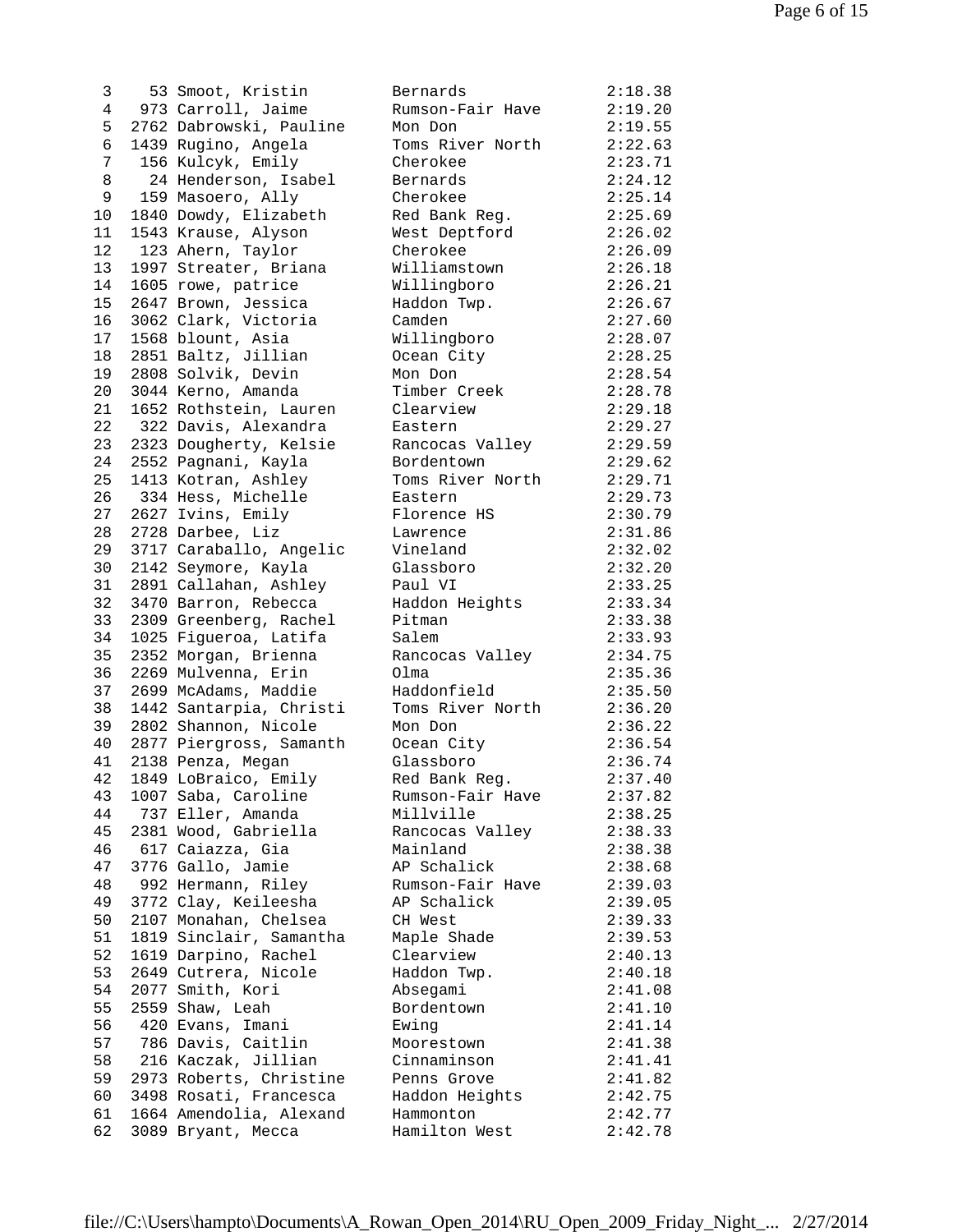| 63 | 1953 Serrano, Yolanda   | Sterling       | 2:43.08 |
|----|-------------------------|----------------|---------|
| 64 | 1711 Schmidt, Jasmine   | Hammonton      | 2:43.57 |
| 65 | 1536 Cullen, Michelle   | West Deptford  | 2:43.68 |
| 66 | 3725 Dooley, Emily      | Vineland       | 2:43.99 |
| 67 | 1984 Leighton, Sammie   | Williamstown   | 2:44.56 |
| 68 | 3502 Shissler, Sara Jan | Haddon Heights | 2:45.48 |
| 69 | 3718 Carrion, Zulai     | Vineland       | 2:45.60 |
| 70 | 3000 Cullari, Kayla     | Raritan        | 2:46.94 |
| 71 | 1663 Alicea, Ashley     | Hammonton      | 2:47.80 |
| 72 | 2882 Stephens, Karley   | Ocean City     | 2:47.92 |
| 73 | 816 Robertson, Amanda   | Moorestown     | 2:49.33 |
| 74 | 2018 Laviscount, Taylor | Winslow        | 2:51.23 |
| 75 | 1846 Johnson, Gabriella | Red Bank Req.  | 2:51.44 |
| 76 | 841 DeFalco, Megan      | Oakcrest       | 2:56.10 |
| 77 | 2962 Avant, Aigner      | Penns Grove    | 2:58.00 |
| 78 | 1022 Chapman, Alycia    | Salem          | 3:08.19 |
| 79 | 1038 Reeves, Morgan     | Salem          | 3:39.19 |

## Girls 1500 Meter Run E. Mt-land

|                | Name |                         | Year School      | Finals  |
|----------------|------|-------------------------|------------------|---------|
|                |      |                         |                  |         |
| 1              |      | 1990 Ruiz, Maria        | Williamstown     | 4:42.67 |
| $\overline{2}$ |      | 20 Giordano, Dana       | Bernards         | 4:47.52 |
| 3              |      | 458 Casey, Emily        | Holy Spirit      | 4:48.44 |
| 4              |      | 292 O'Donnell, Felicia  | Delsea           | 4:50.33 |
| 5              |      | 1110 Doyle, Casey       | Shawnee          | 4:50.36 |
| б.             |      | 1065 Horn, Lyndsy       | Seneca           | 4:53.02 |
| 7              |      | 2715 Sikkema, Lizzy     | Haddonfield      | 4:54.30 |
| 8              |      | 44 Prins, Caroline      | Bernards         | 4:55.62 |
| 9              |      | 157 Lacy, Megan         | Cherokee         | 4:58.23 |
| 10             |      | 750 Kott, Brooke        | Millville        | 4:59.95 |
| 11             |      | 244 Rollins, Molly      | Cinnaminson      | 5:00.42 |
| $12 \,$        |      | 1166 Watson, Abby       | Shawnee          | 5:00.43 |
| 13             |      | 2714 Sikkema, Jacky     | Haddonfield      | 5:00.46 |
| 14             |      | 3496 Quinn, Rachel      | Haddon Heights   | 5:01.50 |
| 15             |      | 1076 Powell, Austin     | Seneca           | 5:01.97 |
| 16             |      | 1605 rowe, patrice      | Willingboro      | 5:03.68 |
| 17             |      | 3550 O'Donnell, Moe     | Haddonfield      | 5:05.92 |
| 18             |      | 1422 Mathis, Andrea     | Toms River North | 5:06.33 |
| 19             |      | 1557 Stanek, Jessica    | West Deptford    | 5:07.08 |
| 20             |      | 2245 Prendergast, Gabri | Highland         | 5:11.01 |
| 21             |      | 1836 Cerasa, Mary       | Red Bank Req.    | 5:11.39 |
| 22             |      | 634 Higginbotham, Juli  | Mainland         | 5:15.26 |
| 23             |      | 2141 Reich, Sandy       | Glassboro        | 5:15.60 |
| 24             |      | 2352 Morgan, Brienna    | Rancocas Valley  | 5:17.74 |
| 25             |      | 2076 Sacchetti, Selena  | Absegami         | 5:18.87 |
| 26             |      | 1002 O'Brien, Samantha  | Rumson-Fair Have | 5:19.26 |
| 27             |      | 966 Armstrong, Courtne  | Rumson-Fair Have | 5:19.52 |
| 28             |      | 2309 Greenberg, Rachel  | Pitman           | 5:19.71 |
| 29             |      | 2835 Reid, Vanessa      | North Brunswick  | 5:20.37 |
| 30             |      | 2142 Seymore, Kayla     | Glassboro        | 5:21.03 |
| 31             |      | 1951 Meyer, Alex        | Sterling         | 5:21.72 |
| 32             |      | 1452 Szymanski, Corneli | Toms River North | 5:21.82 |
| 33             |      | 1864 Wikoff, Blair      | Red Bank Req.    | 5:22.36 |
| 34             |      | 2381 Wood, Gabriella    | Rancocas Valley  | 5:22.75 |
| 35             |      | 2874 Morris, Hillary    | Ocean City       | 5:24.36 |
| 36             |      | 3659 Lamplugh, Catherin | Holy Cross       | 5:24.56 |
| 37             |      | 654 Notaro, Emily       | Mainland         | 5:25.42 |
| 38             |      | 143 Enoch, Steph        | Cherokee         | 5:25.70 |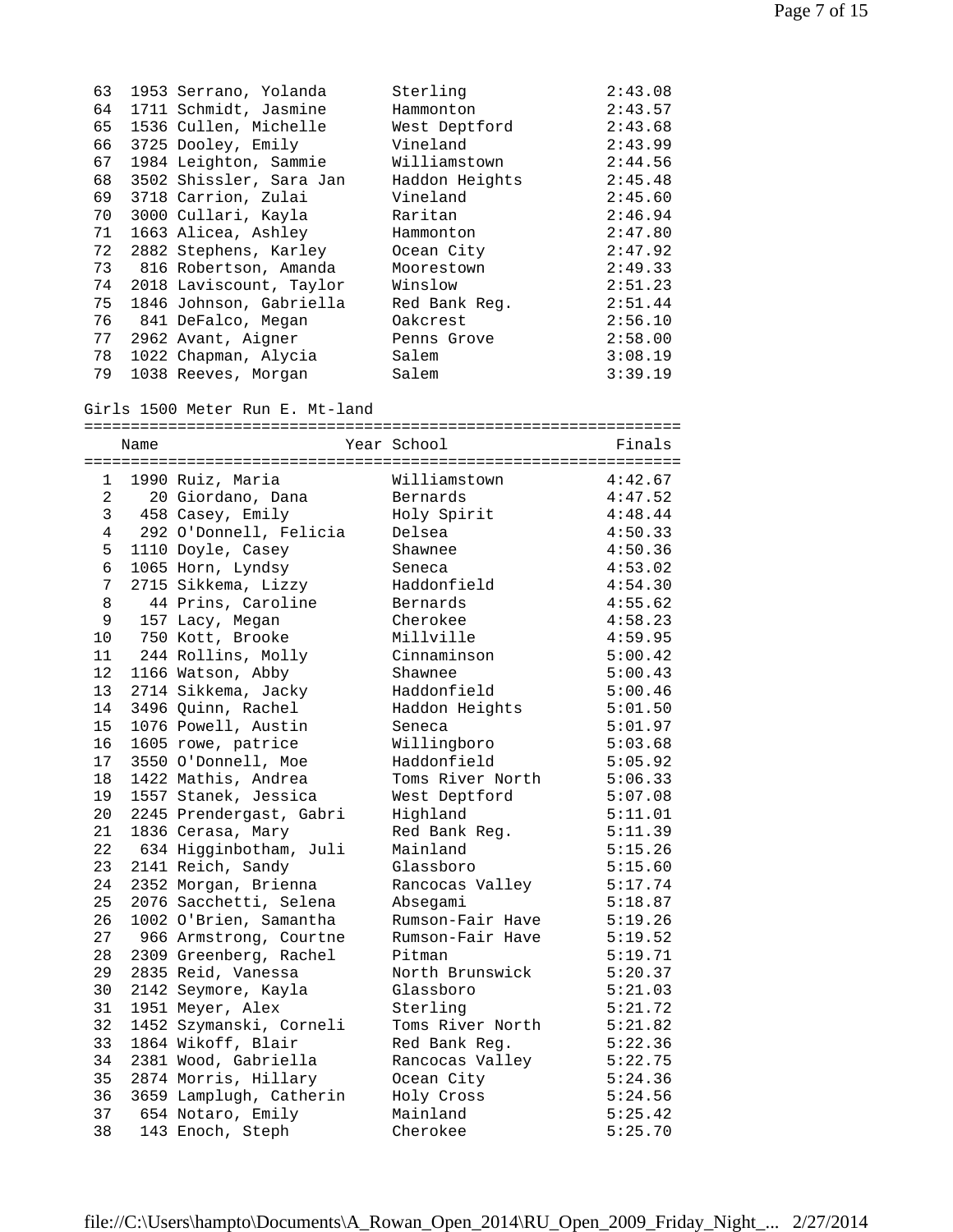39 1443 Sanzone, Brianna 40 425 Hecky, Rachel 41 2366 Simpson, Kathryn 42 209 Green, Monica 43 19 Gilbert, Sarah 44 2047 Axelrod, Margaret 45 177 Taylor, Cassidy 46 1490 Irving, Erica 47 809 Jackson, Kendall 48 3484 Hovern, Dayna 49 1630 Hopkins, Jessica  $50$  850 Hu, Sally 51 1533 Brocco, Talia 52 2986 Anderson, Victoria 53 2596 Hall, Amanda 54 751 Laracuente, Jenna 55 2068 Maggio, Angela 56 1839 Dietel, Kelliann 57 2138 Penza, Megan 58 3089 Bryant, Mecca 59 824 Vanaria, Ashlynn 60 1009 Shebell, Lily 61 2905 Gilson, Sara 62 1549 McCole, Lauren 63 2616 Piersons, Sara 64 3000 Cullari, Kayla  $65$   $823$  Thompson, Emily 66 2906 Gonzales, Mary Col 67 447 Washington, Jordan 68 2593 Durham, Morgan 69 1985 Levi, Shea 70 1919 Snow, Kim 71 1657 Vick, Nicole 72 1024 Davenport, Cara 73 1054 Breslin, Lauren 74 1042 Scull, Cassandra 75 2558 Schenker, Alysha 76 3154 Shimp, Taylor 77 2922 Schaller, Meghan 78 3052 O'Neil, Jennifer 79 1508 Moken, Tara 80 2673 Wells, Taryn 81 307 Ahamed, Prima 82 3783 Petronglo, Kaitlyn 83 2545 LaMachia, Sara 84 3140 Dolbow, Stephanie 85 113 Le, Lisa 86 2662 Moore, Emily 87 1945 Lees, Stephanie 88 1666 Attanasi, Brooke 89 2653 Flinn, Jessica 90 2618 Allen, Jennifer 91 117 Quigley, Erin 92 1714 Whitney, Jillian 93 3771 Boston, Carlee 94 3781 Kiesel, Megan 95 3537 Pezzner, Allison Girls 5000 Meter Run

| Toms River North | 5:26.57 |
|------------------|---------|
| Ewing            | 5:27.13 |
| Rancocas Valley  | 5:27.54 |
| Cinnaminson      | 5:27.73 |
| Bernards         | 5:28.13 |
| Absegami         | 5:28.47 |
| Cherokee         | 5:28.61 |
| Triton           | 5:30.86 |
| Moorestown       | 5:30.92 |
| Haddon Heights   | 5:31.42 |
| Clearview        | 5:32.93 |
| Oakcrest         | 5:33.63 |
| West Deptford    | 5:34.39 |
| Raritan          | 5:34.42 |
| Clayton          | 5:34.68 |
| Millville        | 5:34.96 |
| Absegami         | 5:35.89 |
| Red Bank Reg.    | 5:36.58 |
| Glassboro        | 5:36.60 |
| Hamilton West    | 5:36.88 |
| Moorestown       | 5:37.08 |
| Rumson-Fair Have | 5:37.54 |
| Paul VI          | 5:37.92 |
| West Deptford    | 5:38.67 |
| Collingswood     | 5:41.76 |
| Raritan          | 5:43.81 |
| Moorestown       | 5:44.84 |
| Paul VI          | 5:46.04 |
| Ewing            | 5:46.96 |
| Clayton          | 5:48.23 |
| Williamstown     | 5:48.38 |
| Riverside        | 5:49.46 |
| Clearview        | 5:49.65 |
| Salem            | 5:50.37 |
| Seneca           | 5:52.67 |
| Salem            | 5:53.35 |
| Bordentown       | 5:54.49 |
| Woodstown        | 5:54.56 |
| Paul VI          | 5:55.28 |
| Timber Creek     | 5:56.14 |
| Triton           | 5:57.76 |
| Haddon Twp.      | 5:59.66 |
| Eastern          | 5:59.80 |
| AP Schalick      | 5:59.97 |
| Bordentown       | 6:00.15 |
| Woodstown        | 6:00.17 |
| Camden Catholic  | 6:02.92 |
| Haddon Twp.      | 6:07.86 |
| Sterling         | 6:08.00 |
| Hammonton        | 6:08.29 |
| Haddon Twp.      | 6:08.56 |
| Florence HS      | 6:09.92 |
| Camden Catholic  | 6:12.37 |
| Hammonton        | 6:13.01 |
| AP Schalick      | 6:19.32 |
| AP Schalick      | 6:34.47 |
| Cherry Hill East | 6:51.42 |
|                  |         |
|                  |         |
|                  |         |

================================================================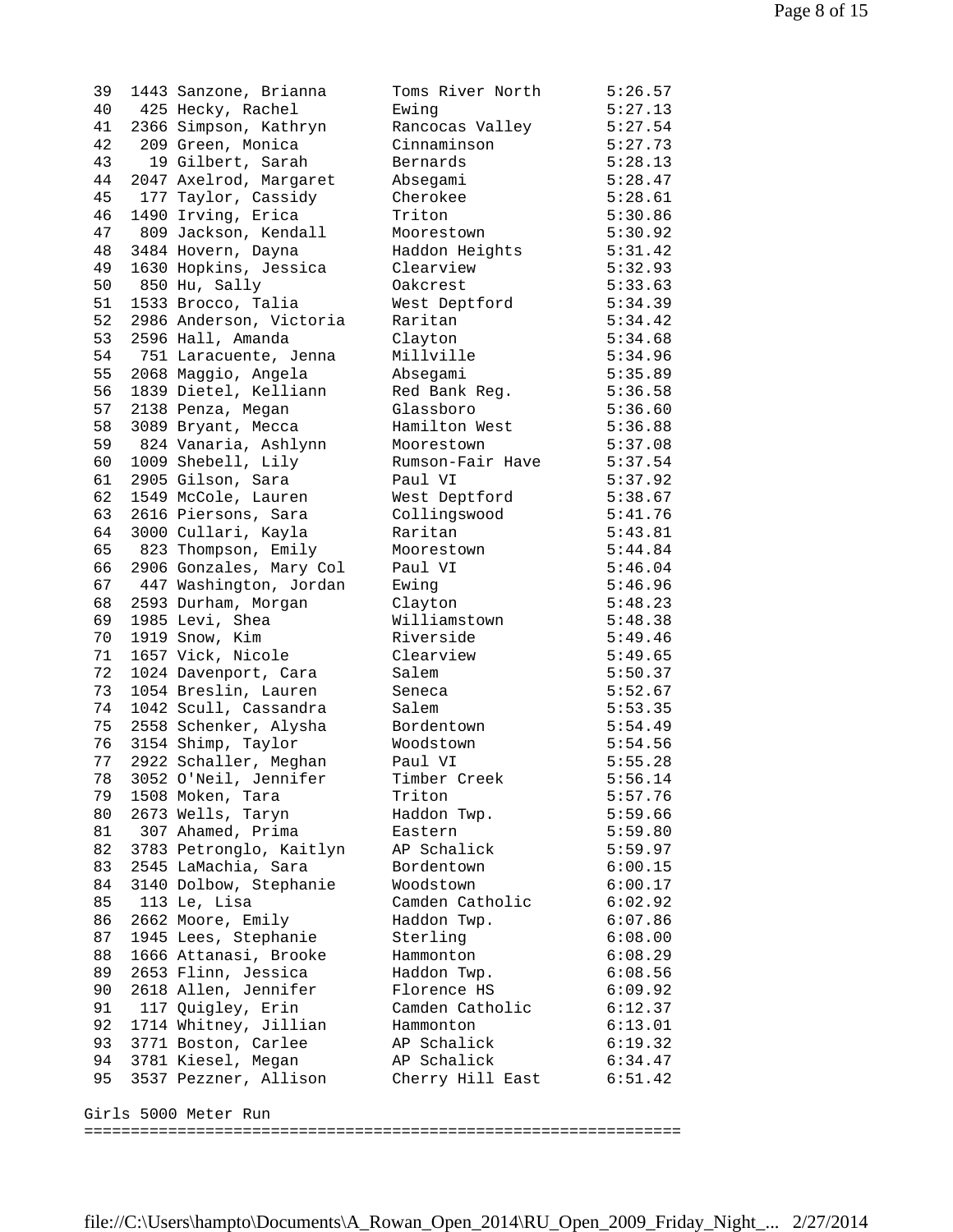|                 | Name          |                                            | Year School            | Finals                    |
|-----------------|---------------|--------------------------------------------|------------------------|---------------------------|
|                 |               |                                            |                        |                           |
| $1 \quad$       |               | 188 Bresnahan, Emily                       | Cinnaminson            | 18:52.08                  |
| 2               |               | 83 Malloy, Kelly                           | BE Prep                | 19:03.16                  |
| 3               |               | 3037 Dovell, Brooke                        | Timber Creek           | 19:09.59                  |
| 4               |               | 1560 White, Ashley                         | West Deptford          | 19:23.92                  |
| 5               |               | 1432 Petruski, Johanna                     | Toms River North       | 19:28.75                  |
| 6               |               | 1425 Newcomb, Kelly                        | Toms River North       | 19:31.31                  |
| 7               |               | 68 DiPietrantonio, Mo                      | BE Prep                | 19:31.74                  |
| 8               |               | 2707 Ramstad, Monica                       | Haddonfield            | 19:44.47                  |
| 9               |               | 154 Kearns, Kristen                        | Cherokee               | 20:20.40                  |
| 10              |               | 21 Gunson, Molly                           | Bernards               | 20:22.81                  |
| 11              |               | 1397 Collier, Alyssa                       | Toms River North       | 20:33.21                  |
| 12              |               | 2661 Miller, Megan                         | Haddon Twp.            | 20:34.40                  |
| 13              |               | 2712 Shea, Colleen                         | Haddonfield            | 20:45.96                  |
| 14              |               | 2697 Manochi, Haley                        | Haddonfield            | 20:50.75                  |
| 15              |               | 3019 Stabile, Amanda                       | Raritan                | 20:57.24                  |
| 16              |               | 2994 Byrne, Erin                           | Raritan                | 21:23.51                  |
| 17              |               | 3521 Festa, Taylor                         | Cherry Hill East       | 21:36.74                  |
| 18              |               | 155 Kehoe, Jamie                           | Cherokee               | 21:37.38                  |
| 19              |               | 2109 Patton, Danielle                      | CH West                | 21:55.88                  |
| 20              |               | 1860 Rizzuto, Cathryn                      | Red Bank Reg.          | 22:06.65                  |
| 21              |               | 2650 Discher, Julie                        | Haddon Twp.            | 23:07.96                  |
| 22              |               | 2131 Kuebler, Tori                         | Glassboro              | 24:13.81                  |
| 23              |               | 3684 Perticari, Ilyssa                     | Holy Cross             | 24:22.33                  |
|                 |               | Girls 100 Meter Hurdles                    |                        |                           |
|                 |               |                                            |                        |                           |
|                 | Name          |                                            | Year School            | Prelims<br>H#             |
|                 |               |                                            |                        |                           |
|                 | Preliminaries |                                            |                        |                           |
|                 |               |                                            |                        |                           |
| 1               |               | 2847 Wise, Danae                           | North Brunswick        | 15.18q 1                  |
| $\mathbf{2}$    |               | 1343 Rodriguez, Samanth                    | Southern               | 15.49q<br>$\overline{3}$  |
| 3               |               | 3062 Clark, Victoria                       | Camden                 | 15.65q<br>$6\overline{6}$ |
| 4               |               | 2042 Woods, Ciana                          | Winslow                | 2<br>15.69q               |
| 5               |               | 465 D'Angelo, Francesc                     | Holy Spirit            | 15.72q<br>5               |
| 6               |               | 2764 Delaney, Murphy Ka                    | Mon Don                | 16.07q 6                  |
| 7               |               | 1283 Carlson, Jessica                      | Southern               | 16.10q<br>7               |
| 8               |               | 755 Newman, Nyrae                          | Millville              | 16.12q<br>$\overline{4}$  |
| 9               |               | 156 Kulcyk, Emily                          | Cherokee               | 16.16<br>$7\phantom{.0}$  |
| $10 \,$         |               | 3093 Guillaume, Kim                        | Hamilton West          | 16.23<br>2                |
| 11              |               | 2845 Williams, Laura                       | North Brunswick        | 16.52<br>8                |
| 12 <sub>2</sub> |               | 1082 Smith, Chloe                          | Seneca                 | 16.57<br>5                |
| 13              |               | 3078 Thomas, Tierra                        | Camden                 | 5<br>16.67                |
| 14              |               | 1644 Oldt, Tina                            | Clearview              | $\epsilon$<br>16.70       |
| 15              |               | 2062 Harris, Laura                         | Absegami               | 3<br>16.73                |
| 16              |               | 487 Jarvis, Nadia                          | Holy Spirit            | 16.74<br>8                |
| 17              |               | 2028 Phillips, Ciera                       | Winslow                | 16.79<br>$\mathbf{1}$     |
| 18              |               | 769 Thornton, Megan                        | Millville              | 16.90<br>8                |
| 19              |               | 2772 Hallenbeck, Briann                    | Mon Don                | 7<br>17.11                |
| 20              |               | 1626 Figueroa, Alyssa                      | Clearview              | 17.19<br>4                |
| 21              |               | 2675 Barber, Becky                         | Haddonfield            | 17.22<br>3                |
| 22              |               | 2312 Alexander, Mackenz                    | Rancocas Valley        | 17.31<br>8                |
| 23              |               | 3007 Hanafy, Hadeer                        | Raritan                | 17.35<br>2                |
| 24              |               | 3782 Murillo, Kiana                        | AP Schalick            | 4<br>17.40                |
| 25              |               | 236 Niedermayer, Jenna                     | Cinnaminson            | 17.63<br>8                |
| 26              |               | 1712 Tzaferos, Alexa                       | Hammonton              | 17.74<br>5                |
| 27              |               | 2063 Jackson, Capri                        | Absegami               | 17.78<br>7                |
| 28<br>28        |               | 2651 Dochney, Laura<br>2890 Boligitz, Erin | Haddon Twp.<br>Paul VI | 17.81<br>1<br>5<br>17.81  |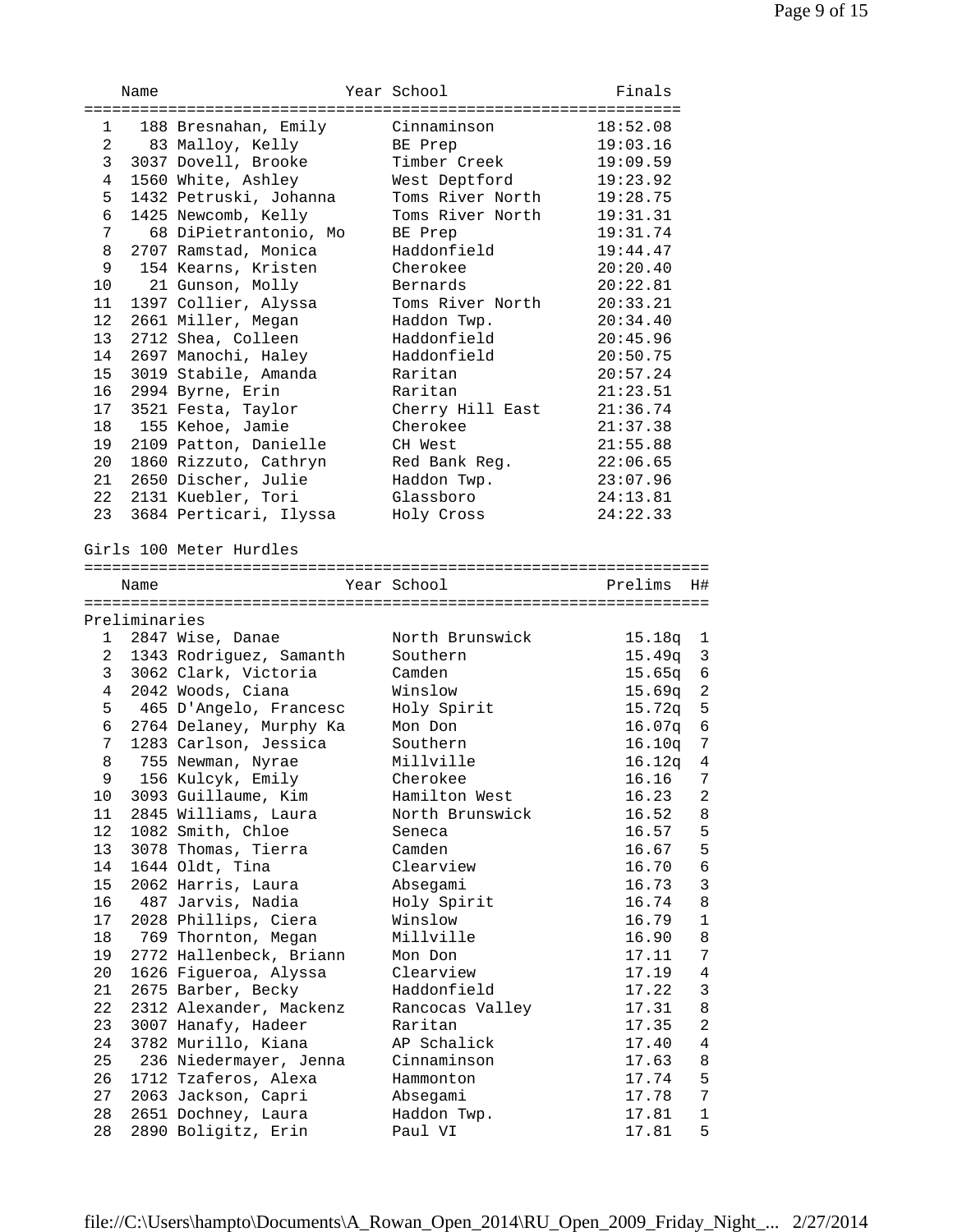| 30     |      | 2225 Gonzalez, Mercedes                    | Highland                                | 17.85          | 6                 |
|--------|------|--------------------------------------------|-----------------------------------------|----------------|-------------------|
| 31     |      | 2865 Ippolito, Jordan                      | Ocean City                              | 17.94          | 3                 |
| 32     |      | 2689 Hutchinson, Kelly                     | Haddonfield                             | 17.97          | 2                 |
| 33     |      | 1972 Ellis, Raven                          | Williamstown                            | 18.16          | 8                 |
| 34     |      | 3152 Redkoles, Jennie                      | Woodstown                               | 18.27          | 7                 |
| 35     |      | 3071 Miller, Aris                          | Camden                                  | 18.31          | $\mathbf{1}$      |
| 36     |      | 1485 Gray, Katherine                       | Triton                                  | 18.40          | 6                 |
| 37     |      | 844 Diaz, Jany                             | Oakcrest                                | 18.43          | 6                 |
| 38     |      | 3156 String, Heather                       | Woodstown                               | 18.44          | 4                 |
| 39     |      | 15 Clayton, Audrey                         | Bernards                                | 18.50          | 1                 |
| 40     |      | 331 Harmon-Fisher, Eve                     | Eastern                                 | 18.53          | 4                 |
| 41     |      | 2544 Kang, Soozin                          | Bordentown                              | 18.58          | 2                 |
| 42     |      | 2667 Roche, Kelly                          | Haddon Twp.                             | 18.63          | 2                 |
| 43     |      | 667 Sickler, Erica                         | Mainland                                | 18.78          | $\mathbf{1}$      |
| 44     |      | 2542 Hazlett, Melanie                      | Bordentown                              | 19.10          | 3                 |
| 45     |      | 3138 Cook, Heather                         | Woodstown                               | 19.12          | 8                 |
| 46     |      | 2088 Feast, Chelsea                        | CH West                                 | 19.31          | 8                 |
| 47     |      | 882 Williams, Erica                        | Oakcrest                                | 19.40          | 4                 |
| 48     |      | 280 Hunt, Brianna                          | Delsea                                  | 19.52          | 7                 |
| 49     |      | 1915 Rossi, Shannon                        | Riverside                               | 19.67          | 7                 |
|        |      |                                            | AP Schalick                             | 19.67          |                   |
| 49     |      | 3770 Angelucci, Cassie                     |                                         |                | 6<br>$\mathbf{1}$ |
| 51     |      | 3690 Stinsman, Beth                        | Holy Cross                              | 19.93          |                   |
| 52     |      | 1690 Henshaw, Lynnette                     | Hammonton                               | 20.02          | $\overline{2}$    |
| 53     |      | 3778 Golembski, Kaitlyn                    | AP Schalick                             | 20.22          | 5                 |
| 54     |      | 2274 Riggin, Casey                         | Olma                                    | 20.37          | $\overline{4}$    |
| 55     |      | 127 Bennett, Claire                        | Cherokee                                | 20.44          | 3                 |
| 56     |      | 1946 Low, Michelle                         | Sterling                                | 20.87          | 5                 |
| 57     |      | 2075 Sacchetti, Hayley                     | Absegami                                | 20.88          | 6                 |
| 58     |      | 1 Agnese, Angela                           | Bernards                                | 21.87          | $\overline{3}$    |
| 59     |      | 1491 Jastillana, Meliss                    | Triton                                  | 24.29          | 7                 |
|        |      |                                            |                                         |                |                   |
| 60     |      | 2671 Springer, Sarah                       | Haddon Twp.                             | 26.44          | 5                 |
| $- -$  |      | 2816 Carpenter, Yakira North Brunswick     |                                         | DQ             | 2                 |
|        |      |                                            |                                         |                |                   |
|        |      | Girls 100 Meter Hurdles Pentathlon         |                                         |                |                   |
|        | Name |                                            | Year School                             | Finals         | H#                |
|        |      |                                            |                                         |                |                   |
|        |      | 1 3062 Clark, Victoria                     | Camden                                  | 16.08          | 1                 |
|        |      |                                            | 2 1448 Schweiger, Erin Toms River North | $16.54$ 1      |                   |
|        |      |                                            | 3 3102 Newman, Courtney Hamilton West   | 16.85          | $\overline{a}$    |
| 4      |      |                                            | Shawnee                                 | 17.06          | ı                 |
| 5.     |      | 1097 Bradley, Kristen                      | Camden Catholic                         | 17.82          | 2                 |
| 6      |      | 112 Junaid, Serifat                        | Mainland                                | 18.06          | 1                 |
| 7      |      | 640 Lopresti, Anna                         |                                         |                | 2                 |
|        |      | 3644 Hagarty, Lauren                       | Holy Cross<br>Rumson-Fair Have          | 18.27          | 2                 |
| 8      |      | 988 Harwood, Victoria                      | Riverside                               | 18.39          | 1                 |
| 9      |      | 1871 Boyd, Carol                           |                                         | 19.56          |                   |
| 10     |      | 3004 Garrett, Michelle                     | Raritan                                 | 19.58          | 2                 |
| 11     |      | 2867 Ladd, Kelsey                          | Ocean City                              | 20.33          | 1                 |
| 12     |      | 1411 Kemmer, Jacqueline                    | Toms River North                        | 20.39          | $\mathbf{2}$      |
| 13     |      | 2561 Yanucil, Melissa                      | Bordentown                              | 20.42          | 2                 |
| 14     |      | 2124 Adamson, Brianna                      | Glassboro                               | 20.79          | 1                 |
| 15     |      | 2617 Valianti, Michelle                    | Collingswood                            | 20.94          | $\mathbf{1}$      |
|        |      | Girls 100 Meter Hurdles                    |                                         |                |                   |
|        |      |                                            |                                         |                |                   |
|        | Name |                                            | Year School                             | Finals         |                   |
|        |      |                                            |                                         |                |                   |
| Finals |      |                                            |                                         |                |                   |
| 1<br>2 |      | 2847 Wise, Danae<br>465 D'Angelo, Francesc | North Brunswick<br>Holy Spirit          | 15.17<br>15.23 |                   |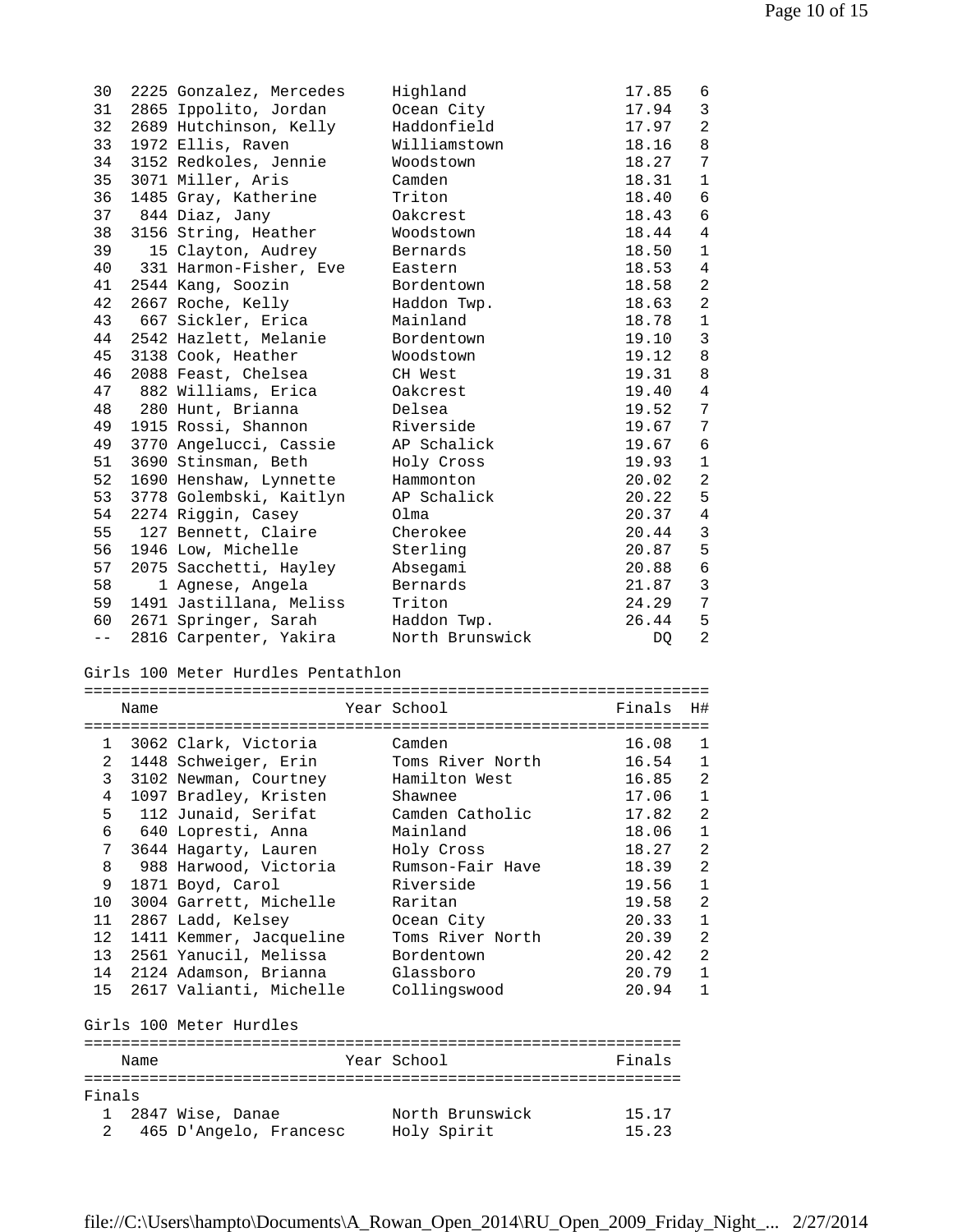| 3 1343 Rodriguez, Samanth | Southern  | 15.55 |
|---------------------------|-----------|-------|
| 4 3062 Clark, Victoria    | Camden    | 15.70 |
| 5 755 Newman, Nyrae       | Millville | 15.80 |
| 6 2764 Delaney, Murphy Ka | Mon Don   | 16.05 |
| 7 1283 Carlson, Jessica   | Southern  | 16.29 |
| 8 2042 Woods, Ciana       | Winslow   | 16.88 |

Girls 400 Meter Hurdles

|                | Name                          |                                      |  | Year School     |  | Finals  | H#             |  |
|----------------|-------------------------------|--------------------------------------|--|-----------------|--|---------|----------------|--|
|                |                               |                                      |  |                 |  |         |                |  |
| $\mathbf{1}$   |                               | 1052 Bohi, Mary                      |  | Seneca          |  | 1:03.86 | 6              |  |
| 2              |                               | 3062 Clark, Victoria                 |  | Camden          |  | 1:04.53 | 6              |  |
| 3              |                               | 2847 Wise, Danae                     |  | North Brunswick |  | 1:05.18 | 6              |  |
| $\overline{4}$ |                               | 1731 Rivera, Marielena               |  | Lindenwold      |  | 1:05.19 | $\sqrt{6}$     |  |
| 5              |                               | 1343 Rodriguez, Samanth              |  | Southern        |  | 1:06.39 | 6              |  |
| $\epsilon$     |                               | 1564 Arientyl, Vanessa               |  | Willingboro     |  | 1:06.43 | $\sqrt{6}$     |  |
| $\overline{7}$ |                               | 1613 Biagi, Brittany                 |  | Clearview       |  | 1:07.60 | $\overline{4}$ |  |
| 8              |                               | 1634 Lenkowski, Cassand              |  | Clearview       |  | 1:07.84 | 5              |  |
| 9              |                               | 3093 Guillaume, Kim                  |  | Hamilton West   |  | 1:07.89 | $\overline{4}$ |  |
| 10             |                               | 2816 Carpenter, Yakira               |  | North Brunswick |  | 1:08.99 | 5              |  |
| 11             |                               | 2064 Jobs, Jordan                    |  | Absegami        |  | 1:09.16 | 5              |  |
| 12             |                               | 1060 Gall, Christina                 |  | Seneca          |  | 1:10.14 | $\overline{4}$ |  |
|                |                               | 13 667 Sickler, Erica                |  | Mainland        |  | 1:10.95 | 5              |  |
| 14             |                               | 1388 Wizzard, Shaena                 |  | Teaneck         |  | 1:11.11 | $\mathbf{3}$   |  |
| 15             |                               | 769 Thornton, Megan                  |  | Millville       |  | 1:11.22 | $\epsilon$     |  |
| 16             |                               | 2832 Nicholson, Breanna              |  | North Brunswick |  | 1:11.25 | $\sqrt{6}$     |  |
| 17             |                               | 487 Jarvis, Nadia                    |  | Holy Spirit     |  | 1:11.65 | $\mathbf{3}$   |  |
| 18             |                               | 2312 Alexander, Mackenz              |  | Rancocas Valley |  | 1:11.76 | 5              |  |
| 19             |                               | 2651 Dochney, Laura                  |  | Haddon Twp.     |  | 1:12.03 | $\overline{a}$ |  |
| 20             |                               | 37 Odedele, Ola                      |  | Bernards        |  | 1:12.41 | 5              |  |
| 21             |                               | 1596 Middleton, Emilia               |  | Willingboro     |  | 1:12.42 | $\overline{4}$ |  |
| 22             |                               | 3071 Miller, Aris                    |  | Camden          |  | 1:13.19 | $\overline{4}$ |  |
| 23             |                               | 3710 Brown, Alexis                   |  | Vineland        |  | 1:13.61 | $1\,$          |  |
| 24             |                               | 1374 Edwards, Rashema                |  | Teaneck         |  | 1:13.85 | $\mathbf{3}$   |  |
| 25             |                               | 2063 Jackson, Capri                  |  | Absegami        |  | 1:13.93 | $\mathbf{1}$   |  |
| 26             |                               | 2667 Roche, Kelly                    |  | Haddon Twp.     |  | 1:13.94 | $\mathbf{3}$   |  |
| 27             |                               | 1972 Ellis, Raven                    |  | Williamstown    |  | 1:13.97 | 2              |  |
| 28             |                               | 2270 Peacock, Victoria               |  | Olma            |  | 1:14.03 | $\overline{a}$ |  |
| 28             |                               | 3078 Thomas, Tierra                  |  | Camden          |  | 1:14.03 | 3              |  |
| 30             |                               | 2075 Sacchetti, Hayley               |  | Absegami        |  | 1:14.17 | $\mathbf{1}$   |  |
| 31             |                               | 1036 Poinsett, Meghan                |  | Salem           |  | 1:14.97 | 5              |  |
| 32             |                               | 1979 Huff, Betsey                    |  | Williamstown    |  | 1:15.07 | $\overline{a}$ |  |
| 33             |                               | 2088 Feast, Chelsea                  |  | CH West         |  | 1:15.48 | $\overline{a}$ |  |
| 34             |                               | 627 Erbele, Jaclyn                   |  | Mainland        |  | 1:15.57 | $\overline{a}$ |  |
| 35             |                               | 2133 Longley, Steph                  |  | Glassboro       |  | 1:15.78 | $\mathbf{1}$   |  |
| 36             |                               | 2703 Nugent, Allie                   |  | Haddonfield     |  | 1:16.00 | $\overline{4}$ |  |
| 37             |                               | 2257 Bergamo, Lauren                 |  | Olma            |  | 1:16.06 | 4              |  |
| 38             |                               | 882 Williams, Erica                  |  | Oakcrest        |  | 1:16.29 | 3              |  |
| 39             |                               | 832 Bishop, Veronica                 |  | Oakcrest        |  | 1:17.22 | 3              |  |
| 40             |                               | 1380 Keita, Mbalu                    |  | Teaneck         |  | 1:19.03 | $\mathbf 1$    |  |
| 41             |                               | 3777 Garrisson, Smaanth              |  | AP Schalick     |  | 1:19.21 | $\mathbf{1}$   |  |
| 42             |                               | 3713 Brown, Vaunique                 |  | Vineland        |  | 1:19.69 | $\mathbf 1$    |  |
| 43             |                               | 1670 Biggs, Lanette                  |  | Hammonton       |  | 1:19.99 | 2              |  |
|                |                               | Girls 2000 Meter Steeplechase B.Ross |  |                 |  |         |                |  |
|                | Year School<br>Finals<br>Name |                                      |  |                 |  |         |                |  |
| 1              |                               | 1990 Ruiz, Maria                     |  | Williamstown    |  | 7:19.13 |                |  |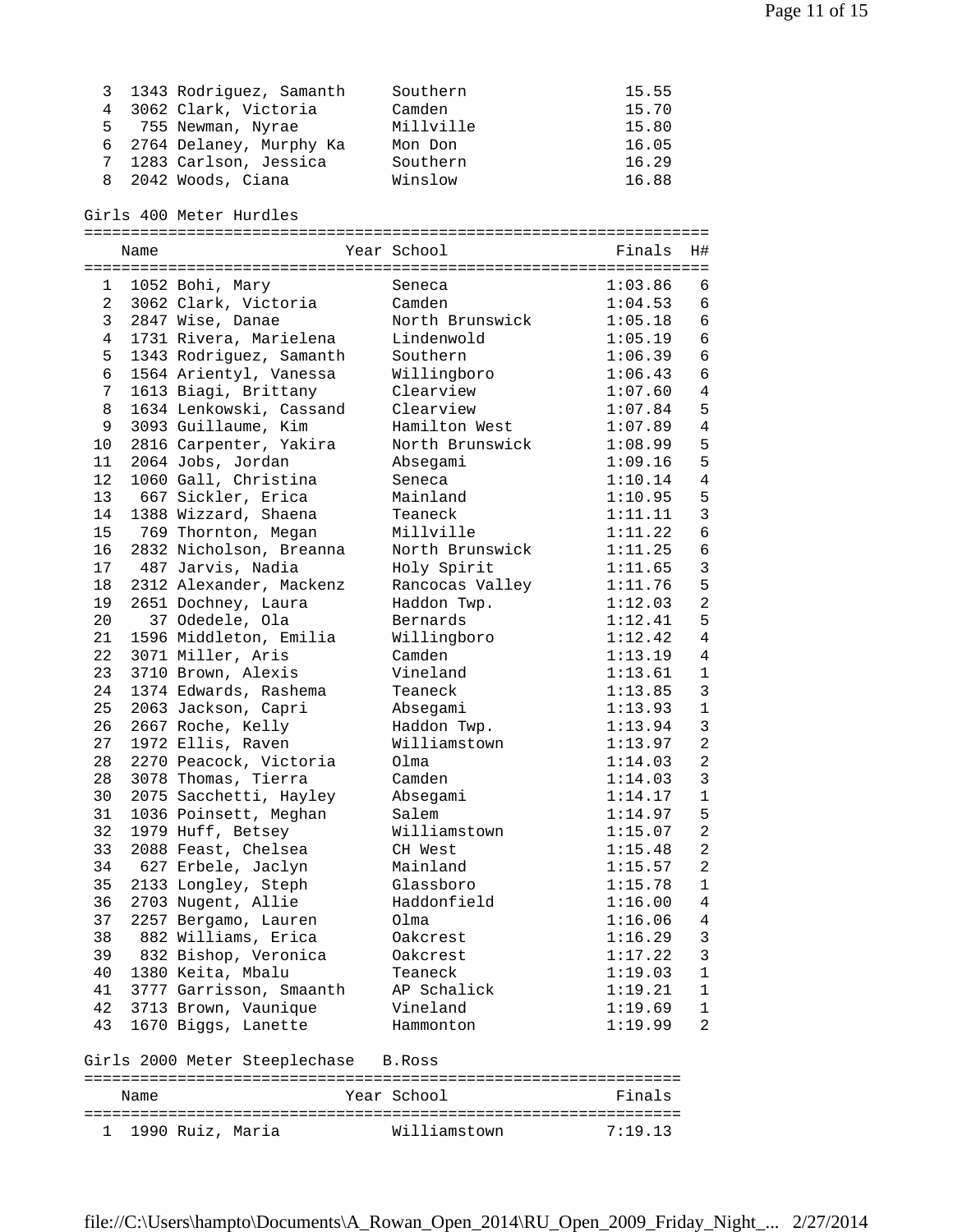| $\mathbf{2}$    | 722 Bertulis, Lindsay   | Millville        | 7:20.27 |
|-----------------|-------------------------|------------------|---------|
| 3               | 1008 Satzke, Hannah     | Rumson-Fair Have | 7:24.39 |
| $\overline{4}$  | 2383 Gethard, Corrie    | Southern         | 7:26.15 |
| 5               | 3550 O'Donnell, Moe     | Haddonfield      | 7:41.35 |
| 6               | 2715 Sikkema, Lizzy     | Haddonfield      | 7:48.71 |
| $7\phantom{.}$  | 2911 MacFarlane, Deirdr | Paul VI          | 7:48.76 |
| 8               | 2714 Sikkema, Jacky     | Haddonfield      | 7:52.47 |
| 9               | 1524 Warren, Laura      | Triton           | 7:55.54 |
| 10              | 3717 Caraballo, Angelic | Vineland         | 7:55.57 |
| 11              | 1279 Bergin, Kate       | Southern         | 7:57.28 |
| 12 <sup>°</sup> | 1064 Holt, Lauren       | Seneca           | 7:57.37 |
| 13              | 1699 McFerren, Melissa  | Hammonton        | 8:07.07 |
| 14              | 50 Sharkey, Elizabeth   | Bernards         | 8:11.82 |
| 15              | 2808 Solvik, Devin      | Mon Don          | 8:14.54 |
| 16              | 2929 Urie, Jessica      | Paul VI          | 8:48.42 |
| 17              | 1277 Armstrong, Kate    | Southern         | 8:55.10 |
| 18              | 2269 Mulvenna, Erin     | Olma             | 9:08.12 |
| 19              | 2270 Peacock, Victoria  | Olma             | 9:44.52 |

## Girls 2000 Meter Steeplechase B. Ross

|                    | Name            |                         | Year School      | Finals       |  |  |  |
|--------------------|-----------------|-------------------------|------------------|--------------|--|--|--|
|                    |                 |                         |                  |              |  |  |  |
| 1                  |                 | 3032 Arnold, Megan      | Timber Creek     | 7:46.17      |  |  |  |
| $\overline{a}$     |                 | 2855 Ceniccola, Anna    | Ocean City       | 8:16.06      |  |  |  |
| 3                  |                 | 1996 Streater, Alexus   | Williamstown     | 8:34.53      |  |  |  |
| 4                  |                 | 2050 Casares, Alex      | Absegami         | 8:35.32      |  |  |  |
| 5                  |                 | 3544 Thompson, Colleen  | Cherry Hill East | 8:39.70      |  |  |  |
| 6                  |                 | 436 Nobles, Andrea      | Ewing            | 8:51.14      |  |  |  |
| 7                  |                 | 1984 Leighton, Sammie   | Williamstown     | 8:58.41      |  |  |  |
| 8                  |                 | 1639 Martin, Megan      | Clearview        | 8:58.68      |  |  |  |
| 9                  |                 | 3752 Owens, Danielle    | Vineland         | 9:08.56      |  |  |  |
| 10                 |                 | 1527 Worley, Morgan     | Triton           | 9:09.66      |  |  |  |
| 11                 |                 | 2251 Vance, Erika       | Highland         | 9:13.01      |  |  |  |
| 12                 |                 | 2852 Birchmeier, Katie  | Ocean City       | 9:13.52      |  |  |  |
| 13                 |                 | 801 Heim, Gretchen      | Moorestown       | 9:20.18      |  |  |  |
| 14                 |                 | 3725 Dooley, Emily      | Vineland         | 9:30.67      |  |  |  |
| 15                 |                 | 2552 Pagnani, Kayla     | Bordentown       | 9:44.40      |  |  |  |
| 16                 |                 | 2984 Alfonso, Allyson   | Raritan          | 9:44.48      |  |  |  |
| 17                 |                 | 2548 Marsala, Alicia    | Bordentown       | 9:52.60      |  |  |  |
| 18                 |                 | 1785 Loh, Jennifer      | Maple Shade      | 9:53.11      |  |  |  |
| 19                 |                 | 2077 Smith, Kori        | Absegami         | 9:59.26      |  |  |  |
| 20                 |                 | 2057 Ferry, Amy         | Absegami         | 10:00.65     |  |  |  |
| 21                 |                 | 107 Finnagan, Molly     | Camden Catholic  | 10:00.96     |  |  |  |
| 22                 |                 | 2646 Bossi, Julia       | Haddon Twp.      | 10:02.71     |  |  |  |
| 23                 |                 | 2657 Manning, Caitlyn   | Haddon Twp.      | 11:03.60     |  |  |  |
| 24                 |                 | 2650 Discher, Julie     | Haddon Twp.      | 11:06.36     |  |  |  |
| 25                 |                 | 854 Jones, Allison      | Oakcrest         | 11:06.92     |  |  |  |
| 26                 |                 | 830 Berschler, Shana    | Oakcrest         | 11:40.50     |  |  |  |
| 27                 |                 | 834 Brennan, Meghan     | Oakcrest         | 11:40.59     |  |  |  |
| 28                 |                 | 2116 Rozov, Sarah       | CH West          | 11:40.66     |  |  |  |
| 29                 |                 | 2101 Malaczewski, Becca | CH West          | 12:16.94     |  |  |  |
| 30                 |                 | 1133 Madden, Melissa    | Shawnee          | 12:19.15     |  |  |  |
|                    | Girls Long Jump |                         |                  |              |  |  |  |
|                    | Name            |                         | Year School      | Finals       |  |  |  |
|                    |                 |                         |                  |              |  |  |  |
| 1<br>$\mathcal{L}$ |                 | 2278 Tobias, Tacquaya   | Olma             | $17 - 05.75$ |  |  |  |
|                    |                 | 2074 Romanelli, Alexand | Absegami         | $16 - 08.50$ |  |  |  |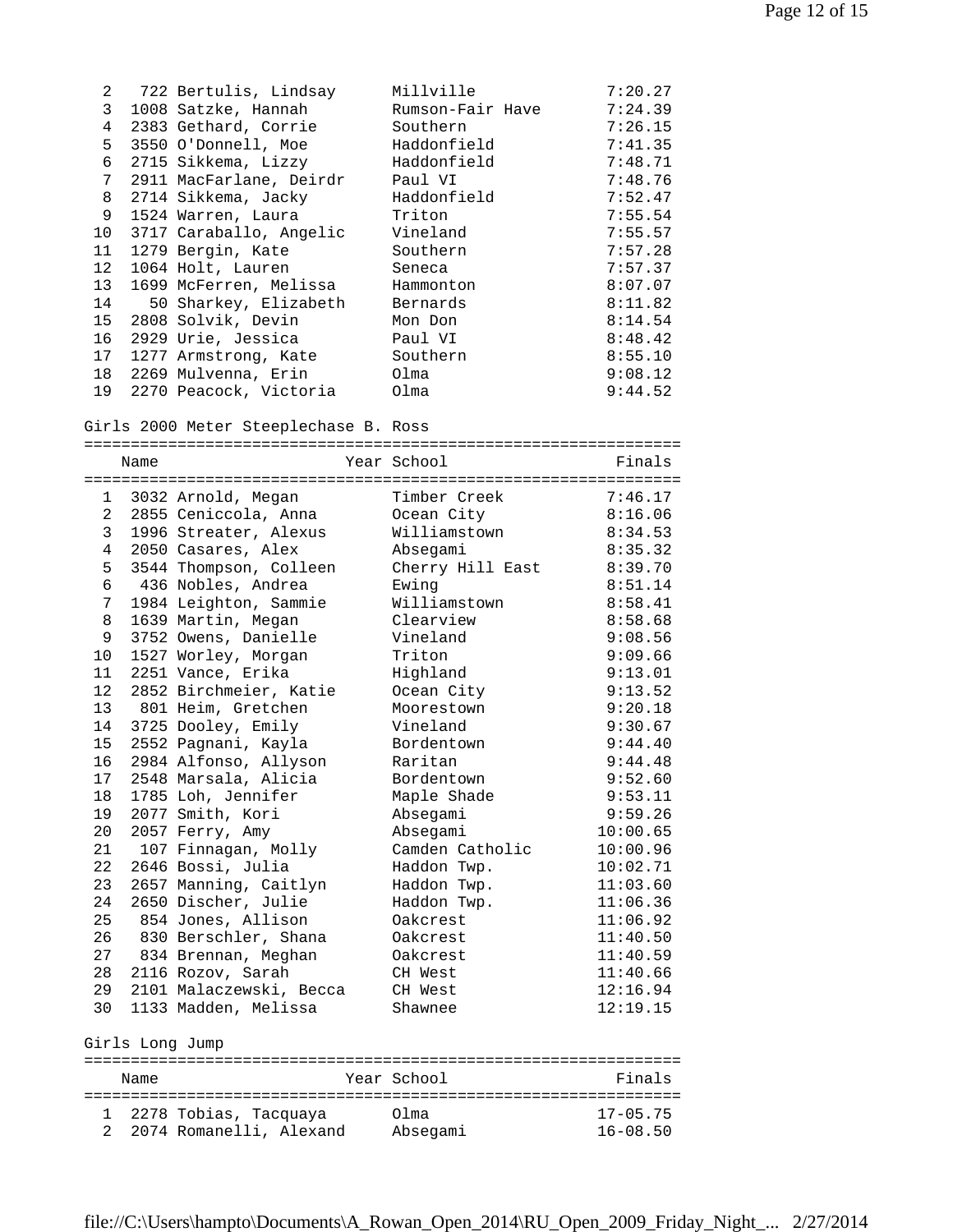3 846 Grimes, Niah Oakcrest 16-05.25 4 3103 Oriji, Chinwe Hamilton West 16-04.75 5 3066 Johnson, Assante Camden 16-04.00 6 2980 Smith, Simone Penns Grove 16-03.75 7 1955 Stratton, Nikki Sterling 16-00.50 8 1388 Wizzard, Shaena Teaneck 15-11.00 9 1445 Schroen, Erica Toms River North 15-10.50 10 236 Niedermayer, Jenna Cinnaminson 15-09.75 11 3068 Jones, Jamie Camden 15-09.00 12 1434 Potter, Lisa Toms River North 15-05.75 13 160 Mason, Erin Cherokee 15-03.75 14 2052 Collier, Darice Absegami 15-02.25 15 871 Pugh, Ashley Oakcrest 15-02.00 15 2358 Pierce, Sydnee Rancocas Valley 15-02.00 17 331 Harmon-Fisher, Eve Eastern 15-00.75 18 628 Fama, Victoria Mainland 15-00.25 18 2042 Woods, Ciana Winslow 15-00.25 18 2689 Hutchinson, Kelly Haddonfield 15-00.25 21 806 Horten, Liz Moorestown 15-00.00 22 2798 Osbourne, Andrea Mon Don 14-10.75 23 1940 Hunger, Sam Sterling 14-08.00 24 2028 Phillips, Ciera Winslow 14-07.50 24 2910 Lang, Katherine Paul VI 14-07.50 26 648 McGee, Keelin Mainland 14-06.75 27 2542 Hazlett, Melanie Bordentown 14-06.00 28 1087 Atwater, Katie Shawnee 14-05.25 29 2318 Clark, Erin Rancocas Valley 14-04.75 30 2596 Hall, Amanda Clayton 14-01.25 31 3135 Anderson, Maxine Woodstown 13-11.75 31 2736 Korngut, Jennifer Lawrence 13-11.75 33 3522 Goins, Christine Cherry Hill East 13-10.50 34 1081 Simon, Jenn Seneca 13-07.00 35 1082 Smith, Chloe Seneca 13-06.25 -- 1717 Coe, Courtney Lindenwold ND -- 3782 Murillo, Kiana AP Schalick ND -- 2608 Shack, Lauren Clayton ND -- 3780 Hoch, Andrea AP Schalick ND -- 3146 Husser, Lauren Woodstown ND -- 2533 Alm, Rachel Bordentown ND -- 1830 Wilder, Turquoise Maple Shade ND -- 2820 Drummond, DeShonya North Brunswick ND -- 2909 Johnson, Kaelie Paul VI ND -- 676 Wilson, Rebecca Mainland ND -- 738 Ford, Javona Millville ND -- 2834 Phelps, Jasmine North Brunswick ND -- 2658 Maro, Patrice Haddon Twp. ND -- 2625 Fitzpatrick, Molly Florence HS ND -- 1381 Mills, Tiffany Teaneck ND -- 182 Watts, Amy Cherokee ND -- 1396 Cloos, Sarah Toms River North ND -- 2065 Keenan, Erica Absegami ND Girls Shot Put

================================================================ Name Year School Finals ================================================================ 1 2267 Imbesi, Victoria Olma 40-08.00 2 3110 Williams, Jocelyn Hamilton West 38-10.00 3 2276 Rybicki, Genevieve Olma 38-05.75 4 2066 Keister, Dana Absegami 38-03.00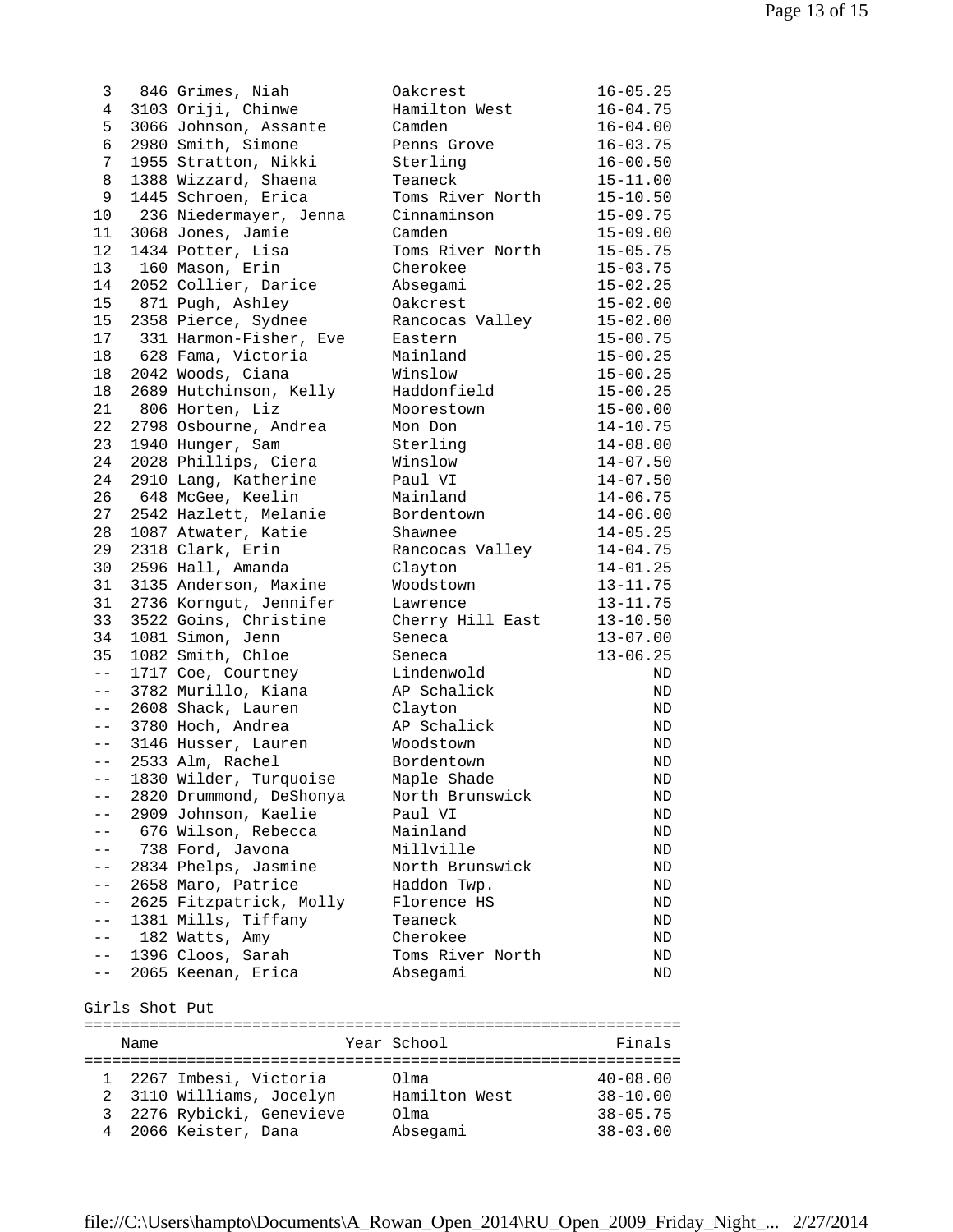| 5        | 2977 Sackes, Portia                       | Penns Grove          | $36 - 11.50$                 |
|----------|-------------------------------------------|----------------------|------------------------------|
| 6        | 1376 Hampton, Apresha                     | Teaneck              | $36 - 11.00$                 |
| 7        | 2061 Guerrier, Katrina                    | Absegami             | $36 - 01.75$                 |
| 8        | 2817 Carpenter, Yamika                    | North Brunswick      | $35 - 05.25$                 |
| 9        | 1410 Jacob, Taylor                        | Toms River North     | $35 - 03.75$                 |
| 10       | 175 Spieker, Emily                        | Cherokee             | $33 - 11.75$                 |
| 11       | 2134 Miller, Simohn                       | Glassboro            | $33 - 10.50$                 |
| 12       | 1073 Osagie, Eman                         | Seneca               | $33 - 08.00$                 |
| 13       | 858 Leach, Haliema                        | Oakcrest             | $33 - 07.75$                 |
| 14       | 3788 Wright, Victoria                     | AP Schalick          | $33 - 07.00$                 |
| 15       | 3076 Sample, Cora                         | Camden               | $33 - 06.50$                 |
| 16       | 158 Lake, Melissa                         | Cherokee             | $33 - 04.75$                 |
| 17       | 3147 Jones, Patria                        | Woodstown            | $33 - 04.00$                 |
| 17       | 2818 Davila, Quaneeka                     | North Brunswick      | $33 - 04.00$                 |
| 19       | 1132 Madden, Lizzie                       | Shawnee              | $33 - 02.50$                 |
| 20       | 3629 Ewing, Shannon                       | Holy Cross           | $32 - 06.00$                 |
| 21       | 765 Tayvinsky, Melissa                    | Millville            | $32 - 04.50$                 |
| 22       | 3088 Brown, Mariah                        | Hamilton West        | $32 - 02.25$                 |
| 23       | 2937 Championship, Bria                   | Pemberton            | $32 - 01.75$                 |
| 24       | 2364 Scott, Nia                           | Rancocas Valley      | $31 - 11.25$                 |
| 25       | 2237 Moore, Arielle                       | Highland             | $31 - 10.75$                 |
| 26       | 2308 Cioffi, Chelsea                      | Pitman               | $31 - 08.50$                 |
| 27       | 3504 Thompson, colleen                    | Haddon Heights       | $31 - 05.00$                 |
| 28       | 3712 Brown, Rosica                        | Vineland             | $31 - 00.00$                 |
| 28       | 3751 Nellom, Brittany                     | Vineland             | $31 - 00.00$                 |
| 30       | 3072 Nobles, Rubbie                       | Camden               | $30 - 11.25$                 |
| 31       | 46 Romano, Corinne                        | Bernards             | $30 - 10.75$                 |
| 32       | 2753 Wrights, Subhanna                    | Lawrence             | $30 - 08.50$                 |
| 33       | 2538 Carthan, Alicia                      | Bordentown           | $30 - 03.00$                 |
| 34       | 2043 Woods, Tykhese                       | Winslow              | $30 - 02.75$                 |
| 35       | 2120 Still, LeeAnn                        | CH West              | $30 - 02.25$                 |
| 36       | 2040 White, Shakiyla                      | Winslow              | $29 - 10.00$                 |
| 37       | 624 Chelius, Cynthia                      | Mainland             | $29 - 09.00$                 |
| 38       | 675 Wea, Rufina                           | Mainland             | $29 - 08.00$                 |
| 39       | 2692 King, Amanda                         | Haddonfield          | $29 - 04.50$                 |
| 40       | 1677 Domenico, Dana                       | Hammonton            | $29 - 03.75$                 |
| 41       | 1371 Callis, Jasmine                      | Teaneck              | $29 - 02.00$                 |
| 42       | 1592 Lyburn, Natasha                      | Willingboro          | $29 - 00.00$                 |
| 43       | 1933 Christian, Alasia                    | Sterling             | $28 - 11.50$                 |
| 43       | 3500 Rutledge, Jessica                    | Haddon Heights       | $28 - 11.50$                 |
| 45       | 764 Taylor, Casey                         | Millville            | $28 - 11.00$                 |
| 46       | 2625 Fitzpatrick, Molly                   | Florence HS          | $28 - 10.75$                 |
| 47<br>48 | 2067 Lovett, Barbie                       | Absegami             | $28 - 09.75$                 |
| 49       | 2959 Walker, Asya<br>2581 Andino, Wynette | Pemberton<br>Clayton | $28 - 08.75$<br>$28 - 08.25$ |
| 50       | 1728 Moore, Micaela                       | Lindenwold           |                              |
| 51       | 1653 Searle, Amanda                       | Clearview            | $28 - 07.00$<br>$28 - 06.50$ |
| 52       | 2827 Lewis, Danielle                      | North Brunswick      | $28 - 05.75$                 |
| 53       | 335 Hokett-Henley, Can                    |                      | $28 - 04.50$                 |
| 54       | 1124 Irwin, Rachel                        | Eastern<br>Shawnee   | $28 - 03.75$                 |
| 55       | 2127 Folken, Samantha                     | Glassboro            | $28 - 02.50$                 |
| 56       | 2586 Bowen, Jeanette                      | Clayton              | $28 - 01.75$                 |
| 57       | 2691 Kearney, Sheila                      | Haddonfield          | $28 - 01.50$                 |
| 58       | 1721 Johnson, Stashia                     | Lindenwold           | $27 - 11.25$                 |
| 59       | 1049 Barbour, Vanessa                     | Seneca               | $27 - 10.25$                 |
| 60       | 2759 Coulson, Kelly                       | Mon Don              | $27 - 07.75$                 |
| 61       | 2925 Smith, Maggie                        | Paul VI              | $27 - 06.00$                 |
| 62       | 266 Casselle, Kaitlyn                     | Delsea               | $27 - 05.00$                 |
| 63       | 2884 Wenzel, Cora                         | Ocean City           | $27 - 03.50$                 |
| 64       | 2767 Fernandez, Isabel                    | Mon Don              | $27 - 00.00$                 |
|          |                                           |                      |                              |